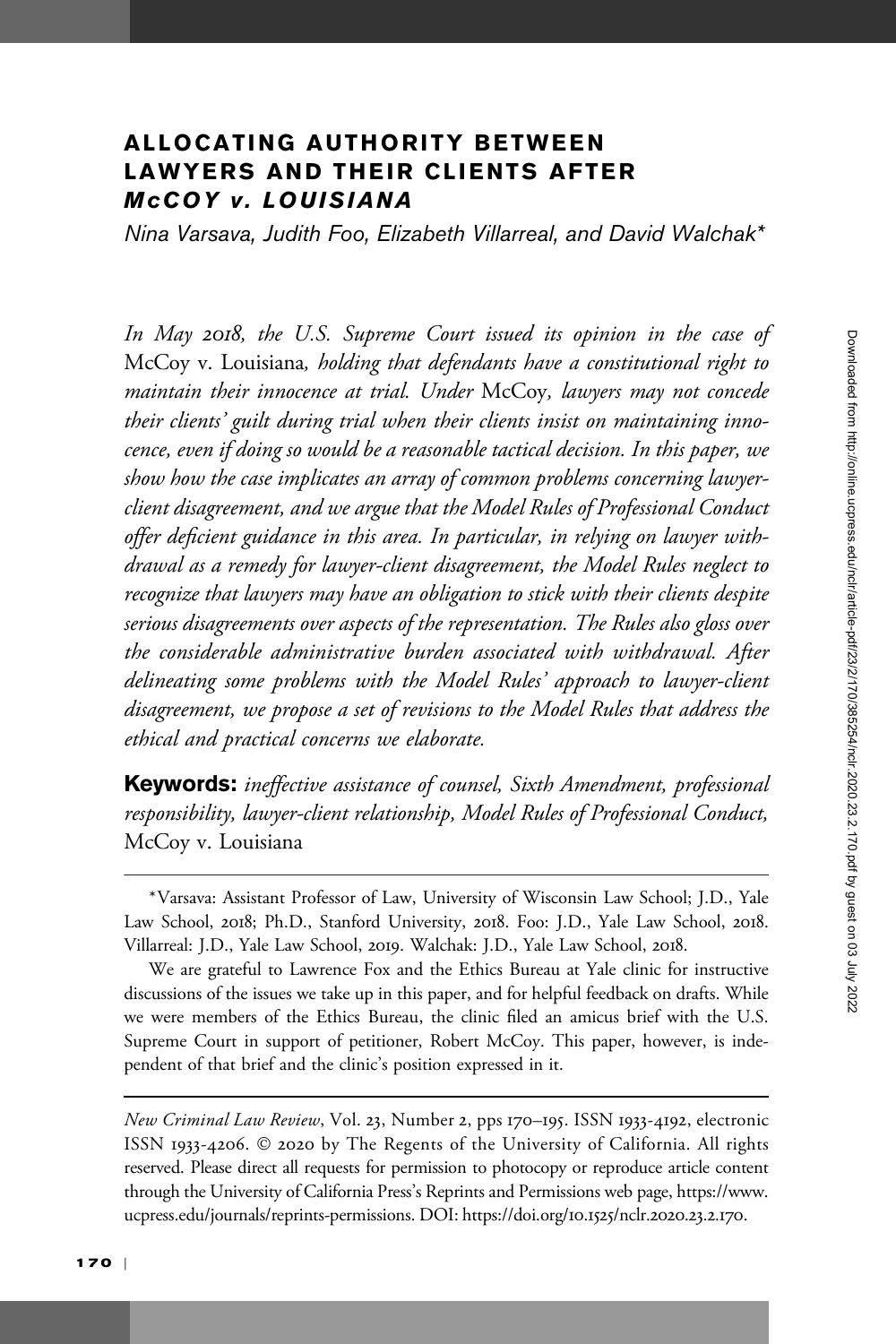### INTRODUCTION

In May 2018, the U.S. Supreme Court issued its opinion in the case of  $\mathit{McCoy}$  v. Louisiana, $^1$  holding that defendants have a constitutional right to maintain their innocence at trial. The Supreme Court had previously recognized a defendant's right to plead guilty or not guilty. With the  $McCov$  decision, it's now clear that lawyers may not concede their clients' guilt during trial when their clients instruct them not to, even if doing so would be a reasonable tactical decision from the lawyer's point of view.

Robert McCoy was charged in Louisiana state court with three counts of first-degree murder. He wished to contest his guilt in the capital trial despite overwhelming evidence against him. But McCoy's attorney, Larry English, conceded McCoy's guilt against his express objections, apparently in an attempt to maintain credibility or build rapport with the jury in anticipation of the sentencing phase.<sup>2</sup>

Although the dissenting opinion in  $McCov$  portrayed the lawyer-client conflict in the case as an unlikely set of circumstances—"a freakish confluence of factors that is unlikely to recur"<sup>3</sup>—the case implicates broader and more common problems concerning lawyer-client disagreement, and how the law handles such disagreement.

For example, during oral argument, Justice Alito suggested that the trial court simply should have granted English's request to terminate the representation.<sup>4</sup> And, indeed, the main source of authority on the topic of lawyer-client disagreement, the American Bar Association's Model Rules of Professional Conduct, points to withdrawal as a possible solution for a lawyer in English's situation.<sup>5</sup> As the state's attorney noted in oral argument,

<sup>1.</sup> McCoy v. Louisiana, 138 S. Ct. 1500 (2018).

<sup>2.</sup> Id. at 1514.

<sup>3.</sup> McCoy, 138 S. Ct. at 1505 (Alito, J., dissenting).

<sup>4.</sup> Transcript of Oral Argument at 42, McCoy, 138 S. Ct. 16-8255 ("So, if English says to the judge, look, Your Honor ...I don't want to be part of this farce... that has the predictable result of sending ... my client to a death sentence, I want to withdraw, why shouldn't the judge let him withdraw?").

<sup>5.</sup> See MODEL RULES OF PROF'L CONDUCT R. 1.2, cmt. 2 (2018) (suggesting that, if efforts to resolve disagreement are unavailing, "the lawyer may withdraw from the representation."); MODEL RULES OF PROF'L CONDUCT R. 1.16(b)(4) (2018) (providing that "a lawyer may withdraw from representing a client if ... the client insists upon taking action that the lawyer considers repugnant or with which the lawyer has a fundamental disagreement").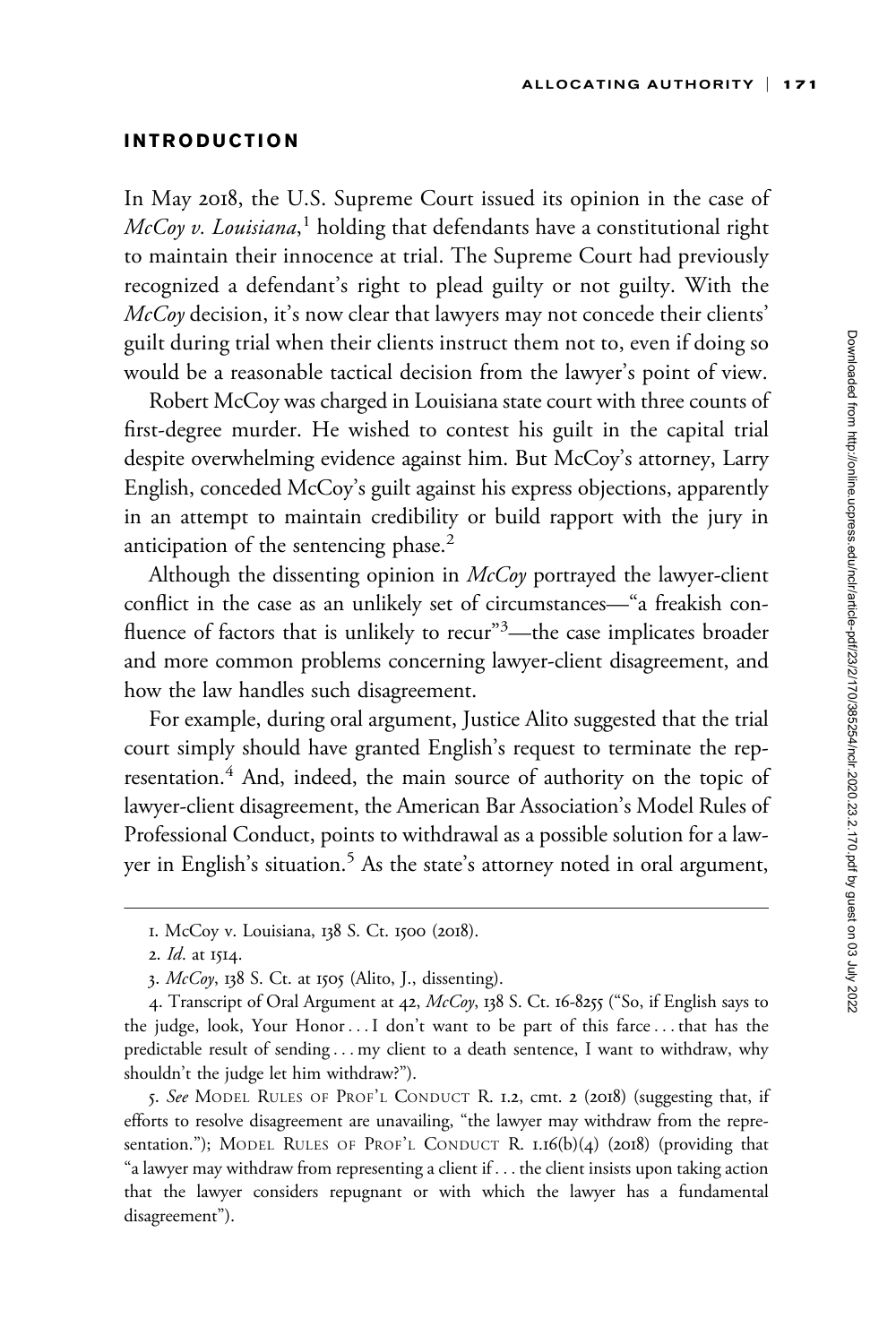however, withdrawal has to happen "at the right time and under the right circumstances."<sup>6</sup> Perhaps English would have been permitted to withdraw had he made the request earlier in the course of representation, but it was neither unusual nor necessarily misguided under the circumstances for the trial court to insist that English continue to represent McCoy in this case.

The exchange between Alito and the state's attorney implicates a common and broader issue in lawyer-client decision making: in the face of persistent disagreement with a client—whether over the concession of guilt or any other matter that arises in the course of representation—how should the lawyer proceed?

The Model Rules offer insufficient guidance in this area and fail to reflect the everyday reality of lawyering. Courts are often reluctant to approve changes in representation once court proceedings have begun, mindful of the considerable administrative costs associated with such a change and the strategic incentives parties may have to delay proceedings. Accordingly, if an attorney wishes to ensure that a withdrawal request will be granted, they would have to make that request well before the trial is to begin. But in order to appreciate that withdrawal is ethically required, the attorney must be aware of an irresolvable, fundamental disagreement between them and their client. Effectively, then, given the realities of trial court administration, the Model Rules require attorneys to foresee any irresolvable, fundamental disagreement with their client at an early stage of the representation. This can be a formidable task.

The case of McCoy presents a particularly salient example of the legal and ethical challenges that attorneys confront when they disagree with their clients about some aspect of the representation. In the wake of  $McCoy$ , defense attorneys are on notice that it is unlawful for an attorney to override a client's wishes to maintain innocence at trial. The Supreme Court's decision resolves a modicum of the uncertainty surrounding the legal allocation of decision-making authority between lawyer and client. The Court has rarely addressed this topic, however, and the body of constitutional law is slim. The ABA has previously punted when confronted with the issue of which principles should guide the allocation of authority between lawyer and client, leaving it to the courts to resolve instead.<sup>7</sup> Given the

<sup>6.</sup> Transcript of Oral Argument at 41–42, McCoy, 138 S. Ct. 16-8255.

<sup>7.</sup> See Nancy J. Moore, Why Is There No Clear Doctrine of Informed Consent for Lawyers?, 47 U. TOL. L. REV. 133, 155 (2015) (asserting that "[t]he Commission must have hoped that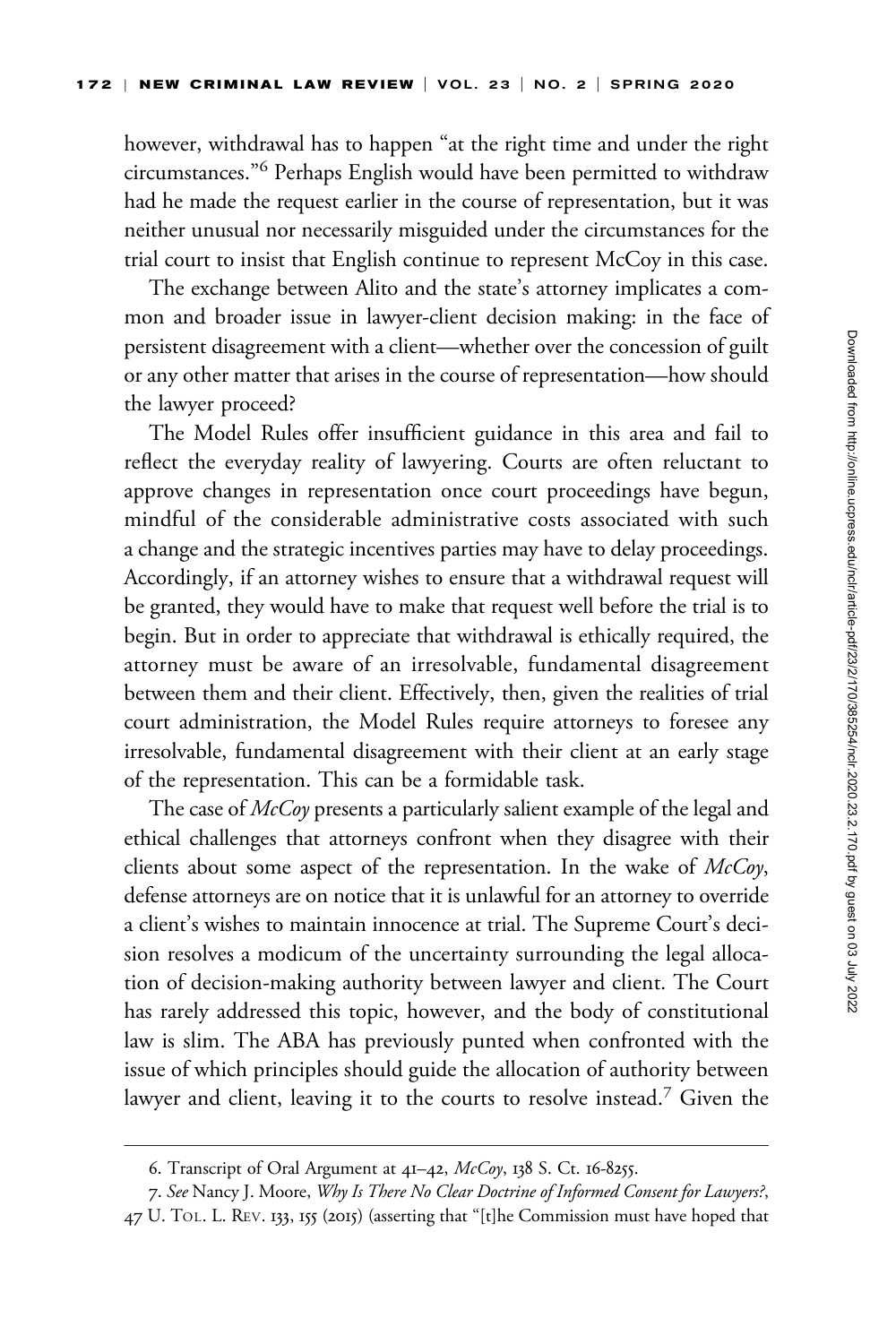continuing deficit of judicial guidance, however, the legal community should work toward revising the Model Rules so that lawyers are better equipped to handle disagreements with clients, which inevitably arise in any legal practice.

In this paper, we describe how the current iteration of the Model Rules fails to adequately advise lawyers, like English, who disagree with a client on some aspect of the representation that does not fit squarely into the few enumerated types listed in the Model Rules. Part I of the paper discusses the relationship between  $McCoy$  and broader issues of lawyer-client disagreement and dispute resolution. Part II describes the conceptual difficulty of separating decisions concerning the objectives of representation from decisions concerning strategies, and the way in which the Model Rules rely on this distinction to provide guidance to attorneys on the appropriate allocation of authority between lawyer and client. Part III takes issue with the Model Rules' reliance on lawyer withdrawal as a remedy for lawyer-client disagreement. And Part IV suggests revisions to the Model Rules, which are meant to address the ethical and practical concerns that the earlier parts elaborate.

The revisions proposed in Part IV aim to be responsive to (1) the principle of autonomy that the majority in  $McCov$  prioritizes, (2) the dynamic and sensitive relationships between criminal defense attorneys and their clients, and (3) the administrative realities of trial courts. We would hope that attorneys and courts could rely on the Model Rules for ethically sound and practicable guidance in the domain of lawyer-client disagreement and dispute resolution, especially given the underdeveloped and opaque legal doctrine in this area.<sup>8</sup>

## I. THE McCOY DECISION AND LAWYER-CLIENT DISAGREEMENT

 $McCoy$  v. Louisiana exemplifies the tension between the way the Model Rules prioritize client control over the "fundamental objectives" of

case law would eventually adopt more certain standards, which could then be incorporated into professional codes," but noting that "[u]nfortunately, that has not been the case.").

<sup>8.</sup> Although this paper focuses on criminal defense attorneys and their clients, and accordingly implicates constitutional concerns that do not affect the civil context, our main points should be generalizable beyond the criminal defense context.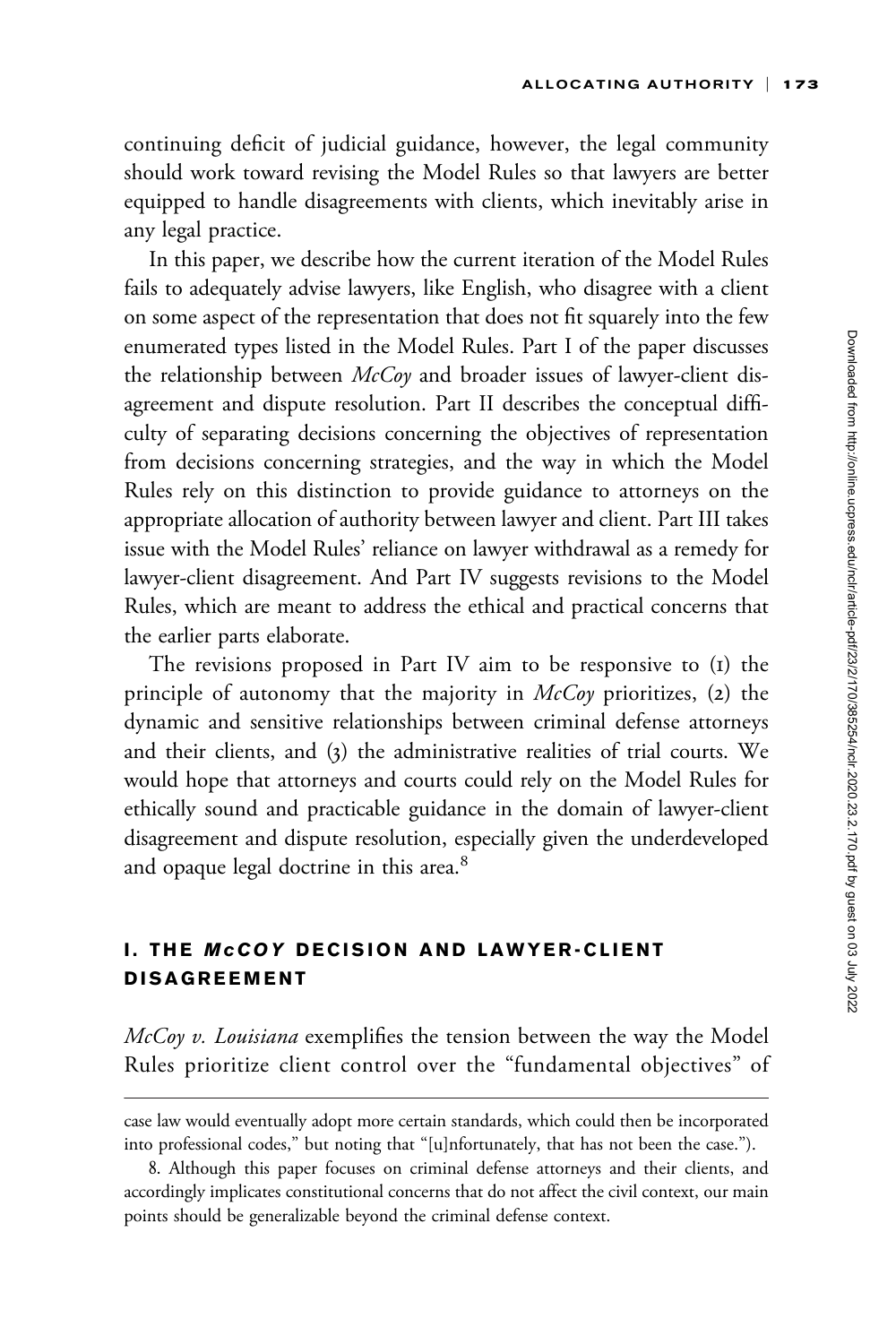representation and the supposed remedy of lawyer withdrawal in the event of disagreement, throwing into relief the deficiencies of Rule 1.2 and associated Rules in allocating decision-making authority between lawyer and client.

Robert McCoy was charged in Louisiana state court with three counts of first-degree murder. The evidence against McCoy at trial was strong—the Louisiana Supreme Court would later describe it as "overwhelming"<sup>9</sup>—but he continually insisted on his innocence. Although McCoy wanted to contest the charge at trial, his lawyer, Larry English, decided that McCoy's preferred defense would fail before a jury and that he could only hope to save McCoy's life by conceding his guilt.<sup>10</sup> English believed that by conceding his client's guilt, he would maintain credibility or build rapport with the jury, and would then be in a better position to plead for leniency during the capital sentencing phase to avoid a death sentence.<sup>11</sup>

McCoy vigorously objected to English's proposed tactic and moved to dismiss English two days before trial, but the judge denied his request as untimely.<sup>12</sup> At trial, McCoy interrupted English's opening statement when it became clear that the lawyer was going to concede McCoy's guilt, but the judge reprimanded McCoy for the "outburst."<sup>13</sup> English's strategy was ultimately unsuccessful, and McCoy was sentenced to death.<sup>14</sup>

McCoy challenged his conviction on grounds of ineffective assistance of counsel. In McCoy v. Louisiana, the Supreme Court addressed the constitutionality of English's maneuver. On May 14, 2018, the Court released its decision, holding that clients are entitled to lawyers who will maintain their innocence at trial if their clients direct them to do so. To act otherwise, the Court explained, would violate the client's Sixth Amendment right "to have the *Assistance* of Counsel for *his* defence."<sup>15</sup> McCoy was awarded a new trial.

 $McCov$  constitutionalizes a particular aspect of the lawyer-client relationship in the criminal defense context, adding the decision of whether or not to concede guilt to a small pool of rights that the Supreme Court has

<sup>9.</sup> Louisiana v. McCoy, 218 So.3d 535, 565 (La. 2016).

<sup>10.</sup> McCoy v. Louisiana, 138 S. Ct. 1500, 1506 (2018).

II. *Id.* at 1506, 1514.

<sup>12.</sup> Id. at 1506.

<sup>13.</sup> Louisiana v. McCoy, 218 So.3d at 605.

<sup>14.</sup> Id. at 608.

<sup>15.</sup> McCoy, 138 S. Ct. at 1505 (quoting U.S. CONST. amend. VI).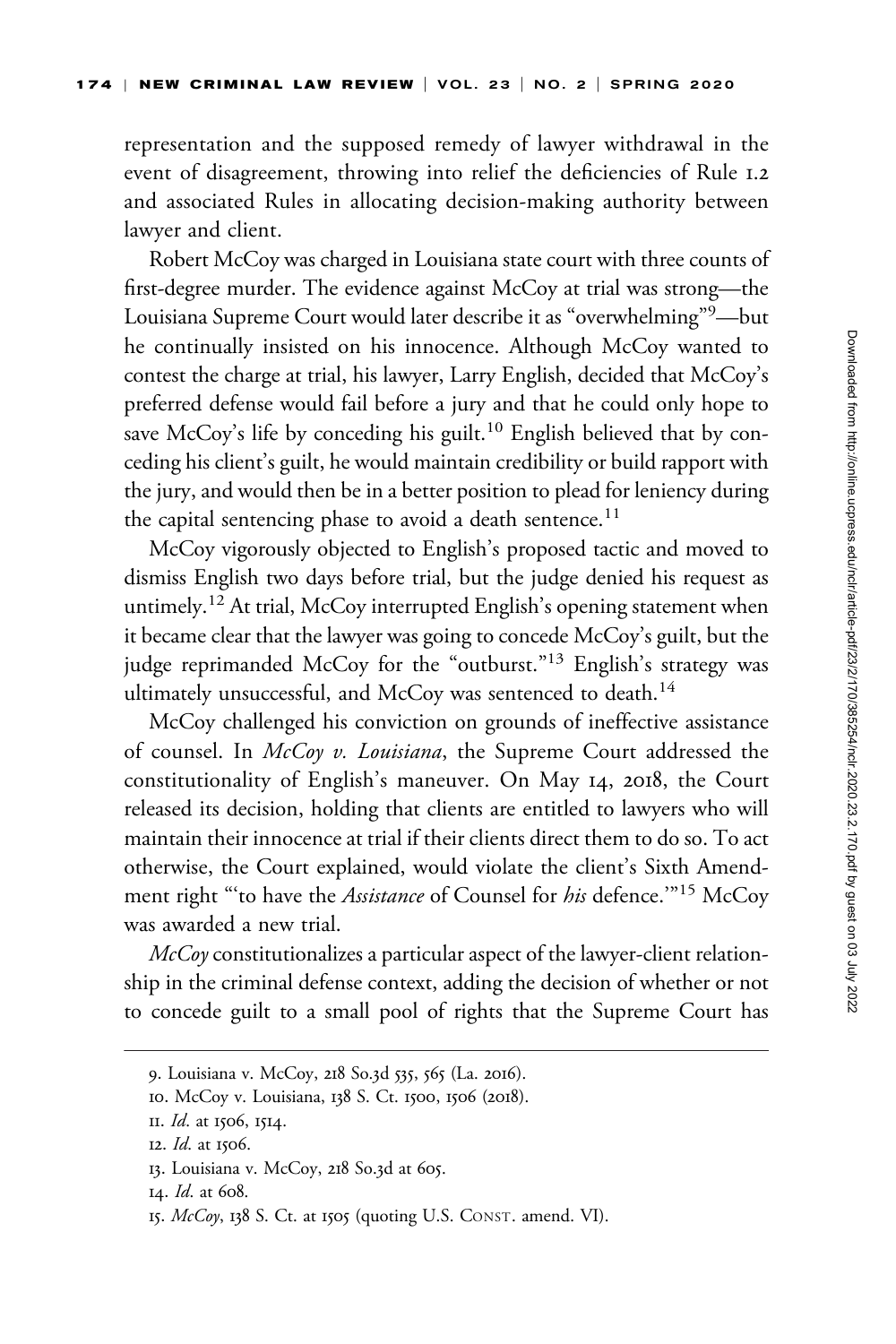expressly assigned to either lawyers or their clients. Defendant-clients have the authority to decide whether to plead guilty, waive the right to a jury trial, testify on their own behalf, forgo an appeal, and now, assert and maintain their innocence.<sup>16</sup> Their lawyers, on the other hand, have authority over "what arguments to pursue, what evidentiary objections to raise, and what agreements to conclude regarding the admission of evidence."<sup>17</sup> The Supreme Court has explicitly allocated between lawyer and client some particularly salient decisions that must be made in the course of criminal representation. But lawyers and their clients confront many other decisions as well, and the applicability of constitutional precedent to these decisions remains unclear.<sup>18</sup>

The individual states and territories have developed rules of professional conduct, most of which simply absorb the ABA Model Rules of Professional Conduct, to help guide lawyers and courts on issues of professional responsibility and legal ethics. Lawyers' duties to their clients are largely governed, then, by state rules of professional conduct, which lawyers rely on for ethics guidance and which courts enforce. The primary rule at issue in McCoy's case was Rule 1.2, which governs the "Scope of Representation and Allocation of Authority Between Client and Lawyer."

## II. THE PROBLEM OF ALLOCATING AUTHORITY BETWEEN LAWYERS AND THEIR CLIENTS

ABA Model Rule 1.2 looks good on paper. It purports to divide types of decision into two categories: decisions about the purposes or ends of representation, and decisions about the strategies or means used to pursue those ends. The Rule mandates that a lawyer abide by a client's instructions concerning the former category—"the objectives of representation."<sup>19</sup> The

<sup>16.</sup> See, e.g., Jones v. Barnes, 463 U.S. 745, 751 (1983) (explaining that "the accused has the ultimate authority to make certain fundamental decisions regarding the case, as to whether to plead guilty, waive a jury, testify in his or her own behalf, or take an appeal").

<sup>17.</sup> Gonzalez v. United States, 553 U.S. 242, 248 (2008).

<sup>18.</sup> As Eve Brensike Primus observes, in the wake of the Supreme Court's decision in McCoy, lower courts will have to address "what trial counsel's responsibilities are to support the client in making decisions about the 'objectives of his defense'": for example, "[p]erhaps trial counsel has a duty to inform a client about the elements of the crime so the defendant can decide if he is guilty or innocent." 72 STAN. L. REV. (forthcoming 2020), at 59–60.

<sup>19.</sup> MODEL RULES OF PROF'L CONDUCT R. 1.2(a) (2018).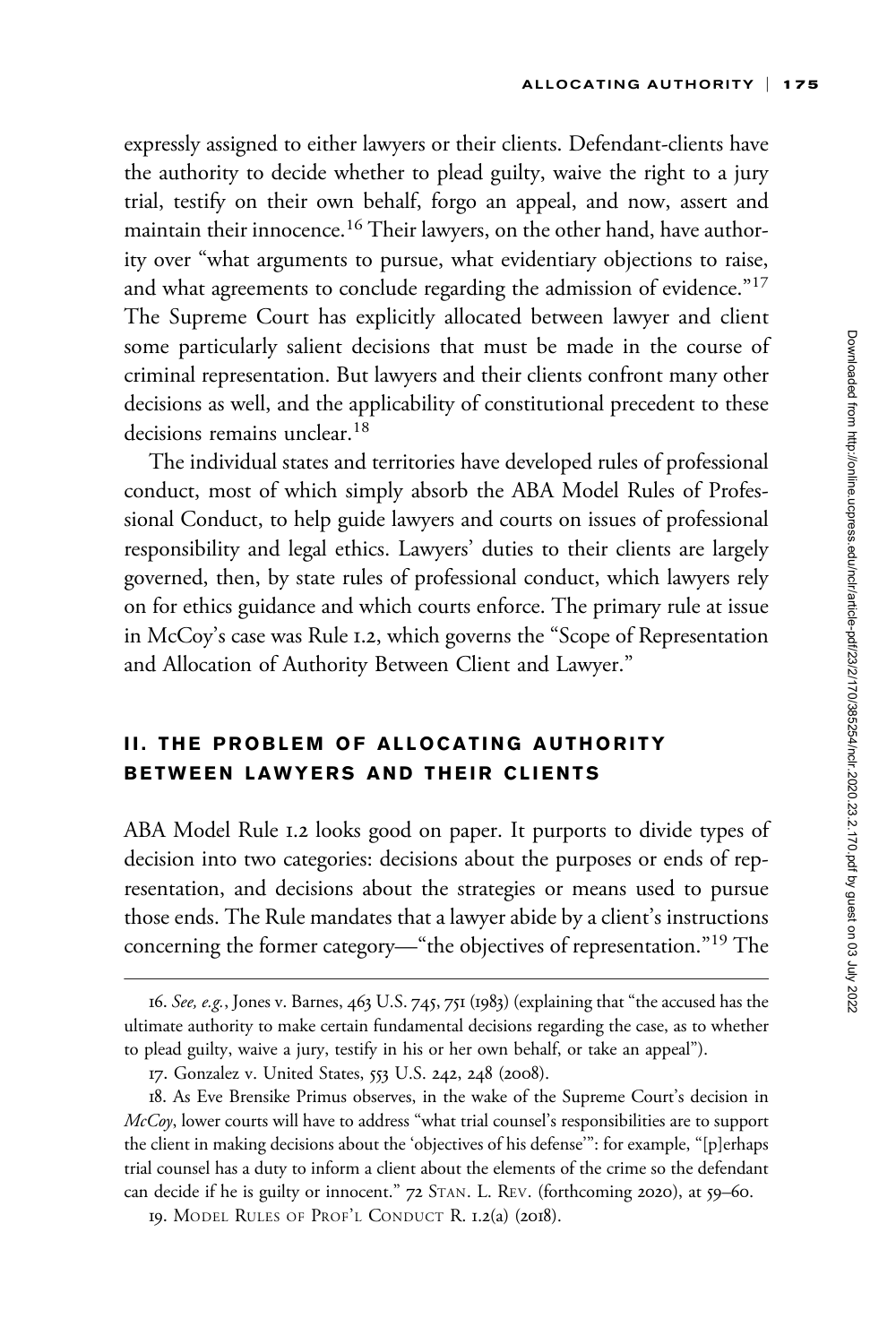comments to Rule 1.2 explain, in a somewhat circular fashion, that "the client [has] the ultimate authority to determine the purposes to be served by legal representation, within the limits imposed by law and the lawyer's professional obligations."<sup>20</sup> Affording clients control over the objectives of representation comports with the idea that lawyers are agents who are hired to advance their clients' goals and, as such, may not redefine or alter those goals unilaterally.

Rule 1.2 and the associated comments suggest that, in the event of irresolvable, fundamental disagreement, a lawyer can and should withdraw from the representation.<sup>21</sup> Likewise, the client may terminate the relationship by discharging the lawyer, in which case the lawyer is obligated to withdraw<sup>22</sup>

Outside the scope of these fundamental objectives, Rule 1.2 instructs that lawyers may make strategic decisions regarding the "means by which" the lawyer aims to achieve the client's objectives.<sup>23</sup> The Rule provides that a lawyer "shall consult with the client as to the means by which [the purposes of representation] are to be pursued," but implicitly leaves ultimate authority over these decisions to the attorney.<sup>24</sup> This, too, seems sensible, as lawyers bring to the lawyer-client relationship "special

<sup>20.</sup> MODEL RULES OF PROF'L CONDUCT R. 1.2, cmt. 1 (2018).

<sup>21.</sup> Id., cmt. 2 (explaining that if "the lawyer has a fundamental disagreement with the client" and efforts to resolve the disagreement "are unavailing," then "the lawyer may withdraw from the representation"); MODEL RULES OF PROF'L CONDUCT R. 1.16(b)(4) (2018) (providing that "a lawyer may withdraw from representing a client if  $\ldots$  the client insists upon taking action that the lawyer considers repugnant or with which the lawyer has a fundamental disagreement").

<sup>22.</sup> MODEL RULES OF PROF'L CONDUCT R. 1.2(a), cmt. 2 (2018) (explaining that "[c]onversely, the client may resolve the disagreement by discharging the lawyer."); MODEL RULES OF PROF'L CONDUCT R. 1.16(a)(3) (2018) (providing that "a lawyer shall ... withdraw from the representation of a client if ... the lawyer is discharged.").

<sup>23.</sup> MODEL RULES OF PROF'L CONDUCT R. 1.2(a) (2018).

<sup>24.</sup> Id. Likewise, Rule 1.4, concerning lawyer-client communications, provides that "[a] lawyer shall ... reasonably consult with the client about the means by which the client's objectives are to be accomplished." MODEL RULES OF PROF'L CONDUCT R.  $I.4(a)(2)$ (2018). The Comments to Rule 1.2, however, suggest that lawyers should defer to clients on some of the decisions regarding the "means" of the representation: "lawyers usually defer to the client regarding such questions as the expense to be incurred and concern for third persons who might be adversely affected." MODEL RULES OF PROF'L CONDUCT R. 1.2(a), cmt. 2 (2018).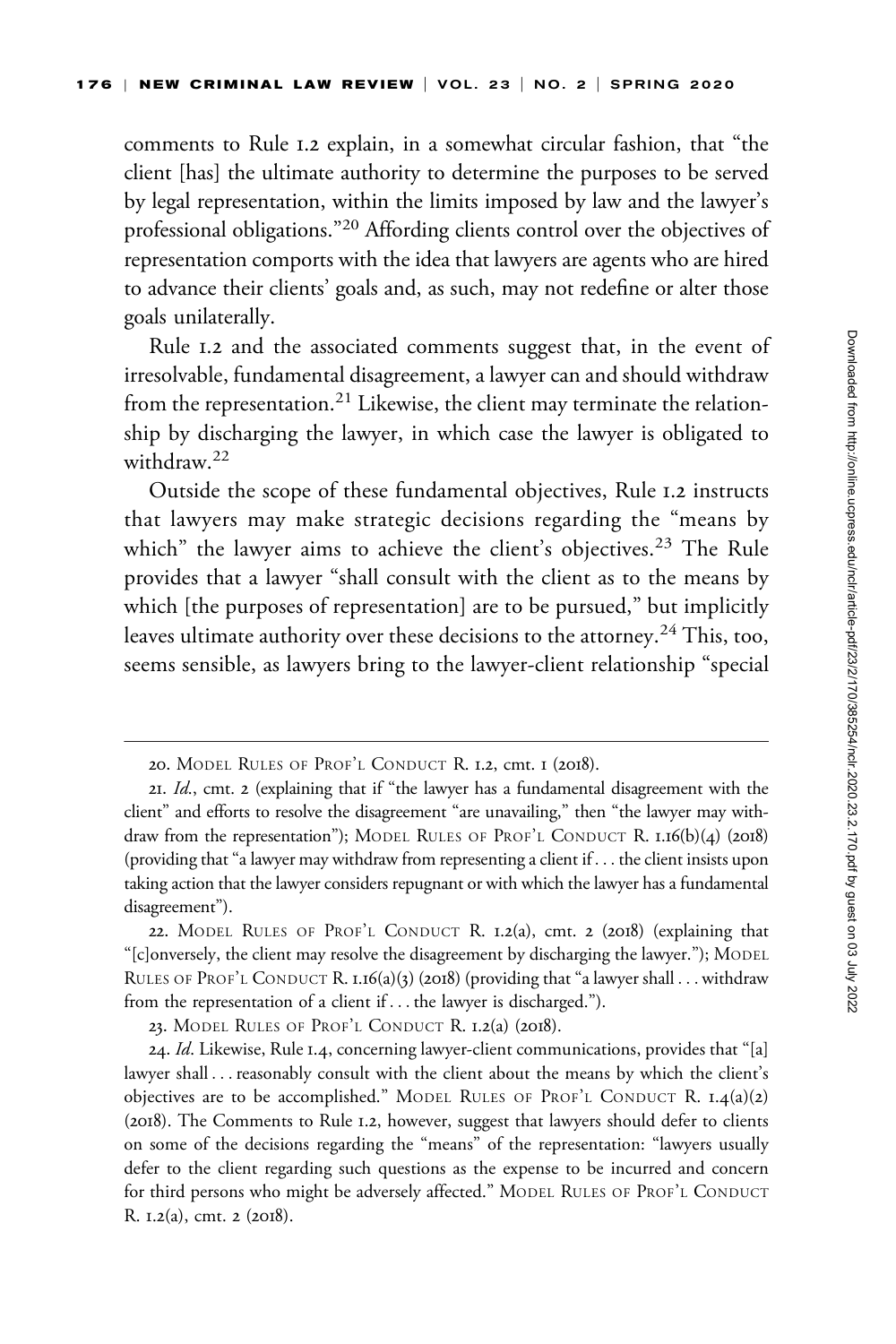knowledge and skill ... particularly with respect to technical, legal and tactical matters."25

However, in practice, whether any particular decision falls into the first category of ends or objectives, over which the client has control, or the second category of strategic means, which the lawyer controls, is often uncertain.<sup>26</sup> The Model Rules themselves provide a few examples that accord with the Supreme Court's constitutional decisions: the client has a right to the final say over whether to settle, enter a plea, waive a jury trial, or testify.<sup>27</sup> The drafting Commission considered clarifying the group of decisions reserved to the client by adding some kind of "catch-all" phrase to the enumerated examples. However, "[t]he Commission could not agree as to which decisions to add to the list, and [chose not to] adopt any 'catch-all' phrase as an alternative approach to supplementing the existing list of important decisions that are the client's to make."<sup>28</sup> The current iteration of the Model Rules evinces no attempt, beyond the abstract objectives versus means distinction, to articulate parameters or principles that would help to distinguish the decisions reserved to the client from those within the attorney's discretion.

Moreover, the case law in this area represents a confounding patchwork of rules that are difficult to justify under a consistent set of principles. Some courts have held, for example, that clients have the power to

<sup>25.</sup> Id.

<sup>26.</sup> See, e.g., Alberto Bernabe, A Tale of Two Cases: The Supreme Court's Uneasy Position on the Proper Allocation of Authority to Decide Whether to Concede a Client's Guilt in a Criminal Case, 43 J. LEGAL PROF. 53, 57, 58 (2018) (observing that "[u]nfortunately, the distinction between objectives and means is not always helpful" and that "new problematic cases [concerning this distinction] continue to arise."); STEPHEN GILLERS, REGULATION OF THE LEGAL PROFESSION: THE ESSENTIALS 80 (3rd ed. 2009) (explaining that "[t]he ends/ means distinction [is not] truly workable."); Maeve Sullivan, McCoy v. Louisiana and the Perils of Client Control of the Defense, 96 DENV. L. REV. 733, 748 (2019) (arguing that the Model Rules do not "provid[e] a meaningful ends/means test" and "provide little guidance on where the veil between the two is drawn," and that "the lawyer's strategic choices are [often] so bound up in the client's substantive rights and trial objectives that it is impossible to draw neat lines as to where control should be ceded."); Rodney J. Uphoff & Peter B. Wood, The Allocation of Decisionmaking Between Defense Counsel and Criminal Defendant: An Empirical Study of Attorney-Client Decisionmaking, 47 U. KAN. L. REV. 1, 14–15 (1998) (describing the ends/means distinction articulated in the Model Rules as vague and confusing).

<sup>27.</sup> MODEL RULES OF PROF'L CONDUCT R. 1.2(a) (2018).

<sup>28.</sup> Moore, supra note 7, at 145.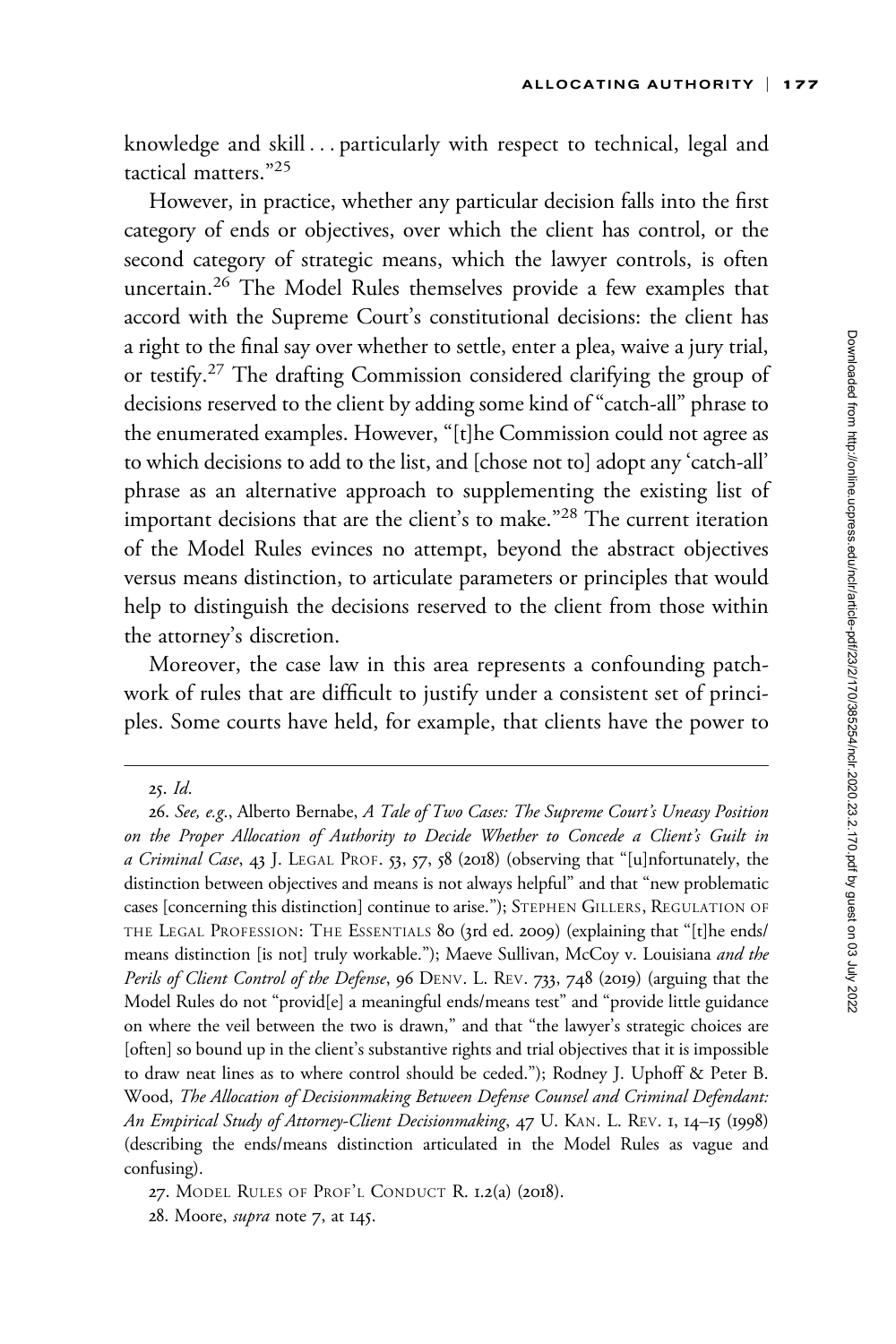waive presentation of mitigating evidence<sup>29</sup> or other types of defense to present at trial.<sup>30</sup> Other courts have held that decisions not to introduce mitigating evidence at sentencing are "tactical" and accordingly reserved to lawyers, $31$  as are decisions to stipulate to matters that are easily provable and not "inherently personal."32

One method by which courts and scholars have attempted to clarify the scope of Rule 1.2 is to look to other bodies of law, as recommended in the comments to the Rule.<sup>33</sup> The most common and intuitive bodies of law to turn to for this purpose are constitutional law and agency law; these sources, however, are often unilluminating. Looking to constitutional law can be a circular exercise, since Sixth Amendment jurisprudence both informs and is informed by rules of professional conduct in its inquiries regarding ineffective assistance of counsel.<sup>34</sup>

Agency law would frame the lawyer-client relationship as a principalagent one. But agency law is premised on principals' and agents' freedom to contract based on their interests, whereas rules of professional conduct have been specifically tailored to protect "the powerless and uninformed client."35 Because the Model Rules are intentionally constructed to address the power imbalance between lawyer and client, drawing directly from agency law for guidance seems inappropriate and might produce undesirable results.

33. MODEL RULES OF PROF'L CONDUCT R. 1.2, cmt. 2 (2018) ("Because of the varied nature of the matters about which a lawyer and client might disagree and because the actions in question may implicate the interests of a tribunal or other persons, this Rule does not prescribe how such disagreements are to be resolved. Other law, however, may be applicable and should be consulted by the lawyer.").

34. See, e.g., Jonathan Barker & Matthew Cosentino, Who's in Charge Here? The Ethics 2000 Approach to Resolving Lawyer-Client Conflicts, 16 GEO. J. LEGAL ETHICS 505, 518 (2003) (observing that "[i]n criminal cases, courts have generally looked to Rule 1.2 in determining whether a lawyer's conduct constituted ineffective assistance of counsel."); Brief for Respondent at 35, McCoy v. Louisiana, 138 S. Ct. 1500 (2018) (No. 16-8255) (asserting that "[l]awyers' professional and ethical obligations inform the operation of the Sixth Amendment.").

35. See Deborah A. DeMott, The Lawyer as Agent, 67 FORDHAM L. REV. 301, 301 (1998).

<sup>29.</sup> See, e.g., State v. Hausner, 280 P.3d 604 (Ariz. 2012).

<sup>30.</sup> See, e.g., State v. Debler, 856 S.W.2d 641 (Mo. 1993).

<sup>31.</sup> See, e.g., Darden v. Wainwright, 477 U.S. 168 (1986).

<sup>32.</sup> See, e.g., Poole v. U.S., 832 F.2d 561, 564 (11th Cir. 1987).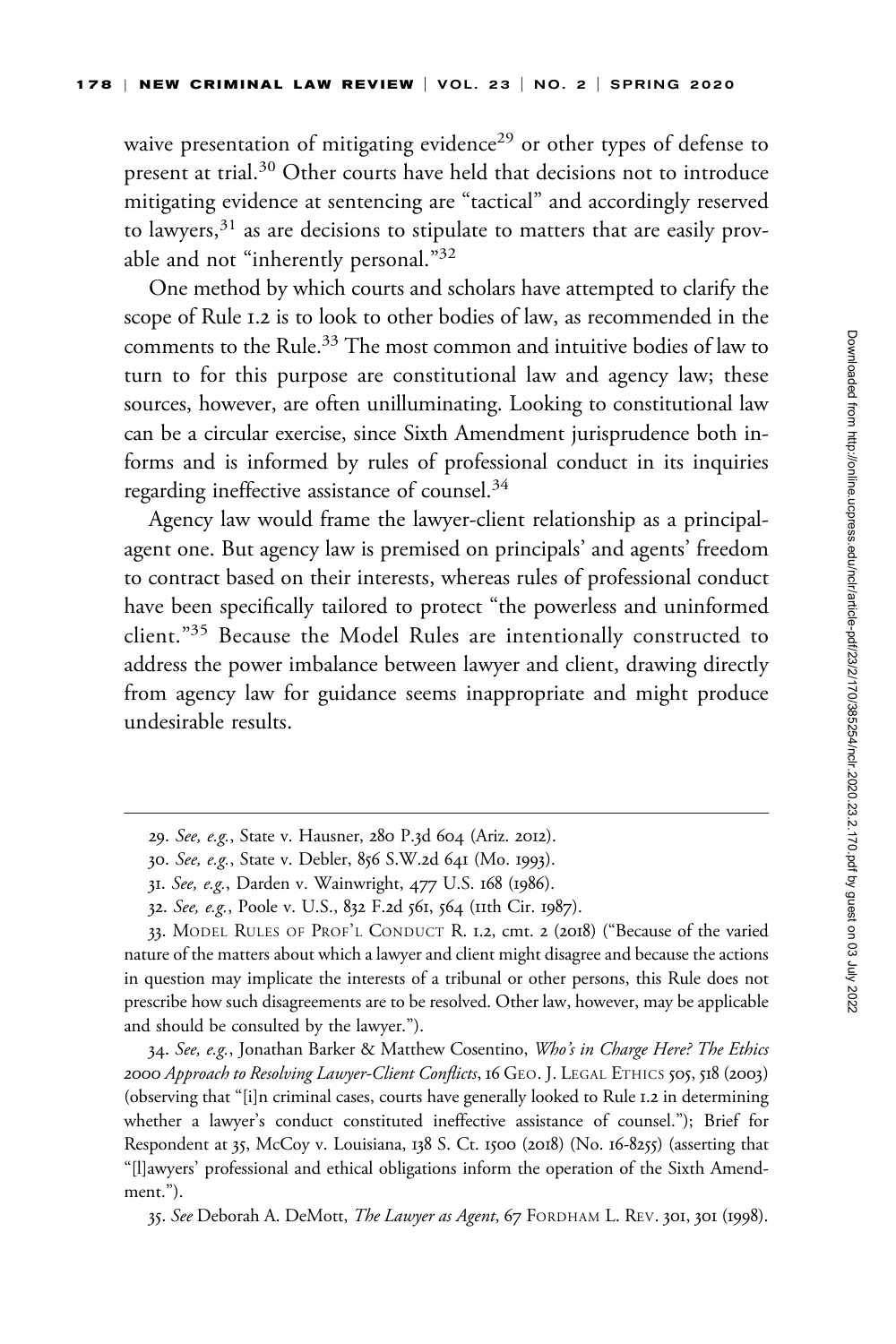The difficulty of distinguishing means of representation from ends is exemplified by the circumstances of the McCoy case. McCoy viewed the decision of whether to concede guilt at trial as relating to a fundamental objective, while English viewed it as a tactical matter.

On the one hand, McCoy's view is compelling, and seems consistent with both the Model Rules and relevant case law. From the perspective of a defendant, a decision to maintain innocence with respect to any charge, even if the probability of success is miniscule, is a plausible "objective of representation."<sup>36</sup> Such a decision will likely involve normative judgments and personal concerns, and may implicate political or moral values. Accordingly, one might think that a lawyer who acts unilaterally in this domain violates the client's autonomy.<sup>37</sup>

On the other hand, English's perspective can also be supported by the text of the Model Rules and related case law. As the Brief for Respondent noted, the Supreme Court has held that the lawyer may decide "'to forgo cross-examination, to decide not to put certain witnesses on the stand, or to decide not to disclose the identity of certain witnesses in advance of trial.'"<sup>38</sup> For English, the decision to concede guilt at trial was a tactical decision, a decision about trial strategy. Just as decisions about crossexaminations and witnesses tend to be, this was part of a longer-term strategic plan for the defense: from English's point of view, conceding guilt at trial would improve McCoy's chances of avoiding the death penalty at the sentencing phase. And McCoy's insistence on maintaining innocence was incompatible with English's strategic plan.<sup>39</sup>

<sup>36.</sup> MODEL RULES OF PROF'L CONDUCT R. 1.2(a) (2018) (providing that "a lawyer shall abide by a client's decisions concerning the objectives of representation").

<sup>37.</sup> See, e.g., Poole, 832 F.2d at 564 (explaining that "[c]ase law in this circuit suggests that where a defense attorney 'makes a tactical decision with constitutional implications,' a stipulation does not require the defendant's consent," but "[w]here an 'inherently personal right of fundamental importance is involved,' ... the defendant's consent is required.") (emphasis added).

<sup>38.</sup> Brief for Respondent at 29, McCoy v. Louisiana, 138 S. Ct. 1500 (2018) (No. 16-8255) (quoting Taylor v. Illinois, 484 U.S. 400, 418 (1988)).

<sup>39.</sup> See Elizabeth M. Klein, McCoy v. Louisiana's Unintended Consequences for Capital Sentencing, 71 STAN. L. REV. 1067, 1086, 1087 (2019) (explaining that "[t]o present a vigorous case of outright innocence at the guilt phase, only to turn around and ask for mercy in the event of a conviction, can undermine both the lawyer's and the client's credibility with the decisionmaker," and that "laying the groundwork for mitigation at the guilt phase is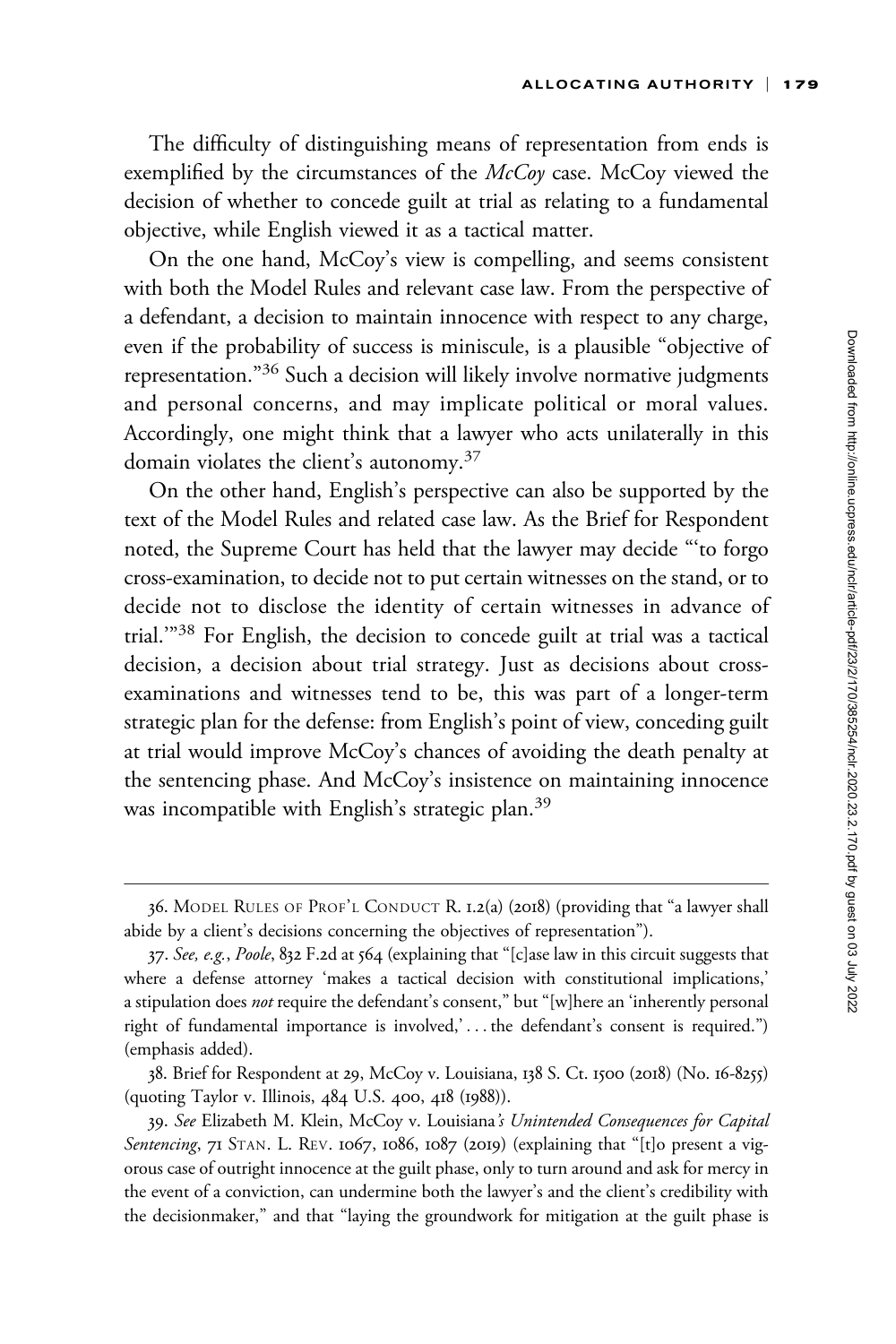In a somewhat conclusory and unsatisfying opinion, a six-Justice majority determined that the defendant has the prerogative "to decide on the objective of his defense: to admit guilt in the hope of gaining mercy at the sentencing stage, or to maintain his innocence, leaving it to the State to prove his guilt beyond a reasonable doubt."40 The Court thereby elided the conceptual quandary presented by the objectives versus strategies distinction.

Admitting guilt was not an *objective* of the defense from Larry English's perspective; rather, it was a strategic decision, a means to the critical end of averting the death penalty. Accordingly, English and his supporters could agree with the Court that defendants have ultimate authority over the objectives of the representation without conceding that English's concession of guilt was unethical or unlawful.

The Court determined that conceding guilt is not a strategic choice, but a choice "about what the client's objectives in fact  $are.^{n}$ "<sup>41</sup> Conceding guilt was, however, undoubtedly a strategic choice on English's part. Nevertheless, for McCoy, maintaining innocence may have been an objective of the representation, although English did not share or support that objective. With the *McCoy* opinion, the Court seems to be saying that whenever a defendant declares or conceives some decision as an objective, the defendant gets absolute authority over that decision. But that can't be right. After all, a client could insist that the color of the suit the attorney wears, or the writing style of the briefs, constitute objectives of the representation. Intuitively at least, the lawyer's professional and personal dignity and integrity are countervailing values here, and, in some cases where lawyer and client disagree on what the ends of the representation in fact are, the lawyer has to be ethically and legally permitted to deny the client's wishes or directives.

The Restatement of the Law Governing Lawyers takes a different approach than the Model Rules and describes decisions that are ultimately up to the client as those that "are so vital to a client that a reasonable client would not agree to abandon irrevocably the right to make the decisions with the help of the lawyer's advice."<sup>42</sup> Although this guidance is still vague, the introduction of the "reasonable client" concept helps to dispense

critical to avoiding a death sentence, but it will often—perhaps more often than not conflict to some extent with a defense of outright innocence.").

<sup>40.</sup> McCoy v. Louisiana, 138 S. Ct. at 1505.

<sup>41.</sup> Id. at 1508.

<sup>42.</sup> RESTATEMENT (THIRD) OF THE LAW GOVERNING LAWYERS § 22, cmt. b (AM. LAW INST. 2000).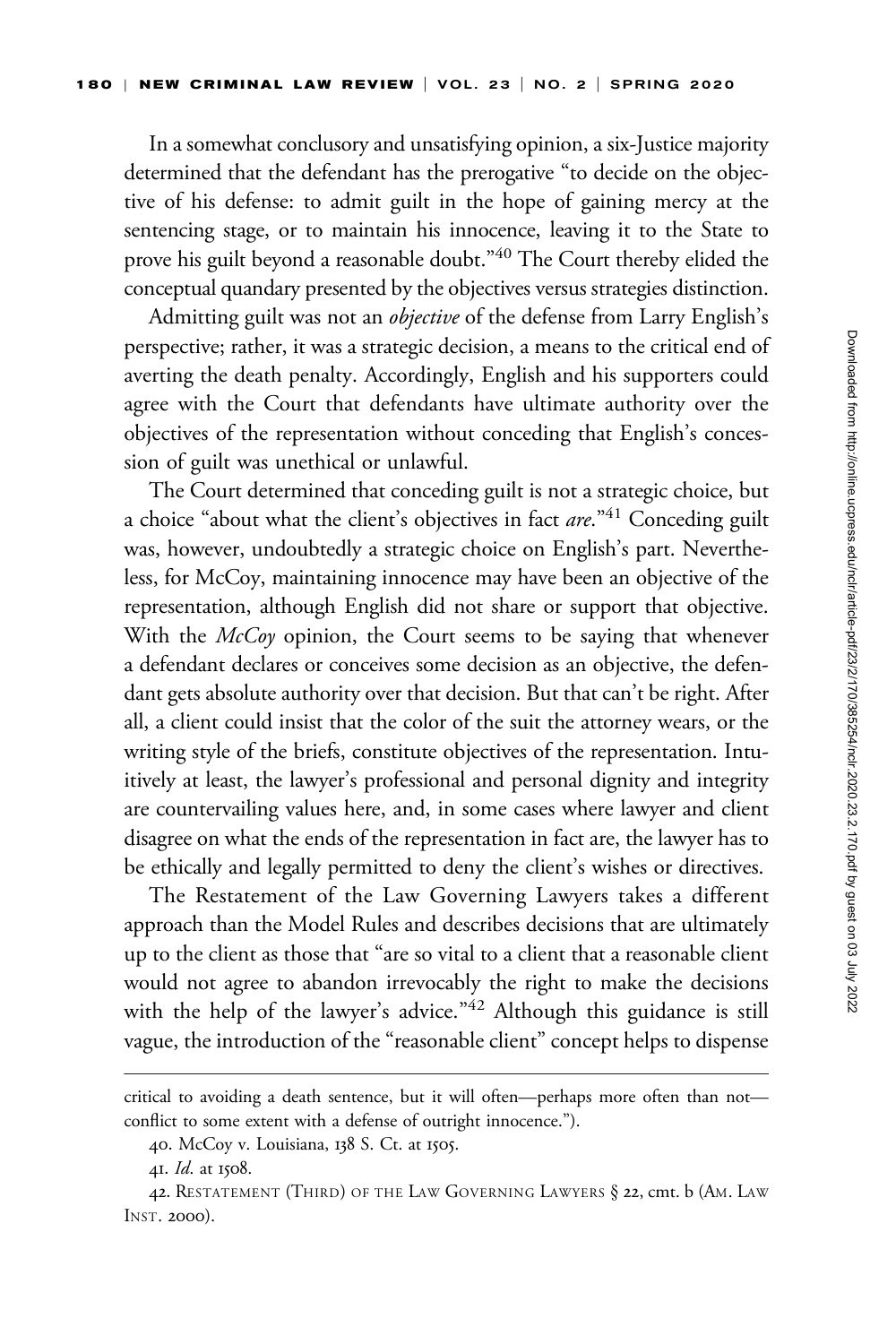with scenarios where a client has patently unreasonable ideas about the ends of representation. Nevertheless, we suspect that reasonable people will often disagree about whether some decision is one over which "a reasonable client would not agree to abandon" control.

In light of the Restatement's approach, we might understand the  $McCov$ decision as establishing the legal principle that it is *never* objectively unreasonable (or it is per se reasonable) for a defendant to maintain innocence and that, accordingly, lawyers do not have the authority to determine when such a decision is reasonable and when it is not. Under that understanding, though, McCoy does little to clarify means versus ends of representation as broader categories, and so does little to guide lawyers who disagree with their clients on points other than whether to concede guilt.

We believe that the conceptual difficulty of separating means from ends in the context of legal representation is responsible for much of the confusion and uncertainty, both in the Model Rules and judicial decisions, concerning the allocation of authority between lawyer and client. Nevertheless, our purpose in this paper is not to attempt to resolve the means versus ends conundrum.<sup>43</sup> Instead, we focus on what we view as a more pressing and tractable set of questions about dispute management: how and to what extent should lawyers attempt to resolve the disagreements they have with their clients?

# III. THE INADEQUATE REMEDY OF LAWYER WITHDRAWAL

The Model Rules say very little about how lawyers are to manage disagreements with their clients, whether those disagreements are over means or ends. Rule 1.2 simply directs lawyers to "abide by a client's decisions concerning the objectives of representation" and to "consult with the client as to the means by which [those objectives] are to be pursued."<sup>44</sup> The

<sup>43.</sup> Some commentators have suggested that leaving the means/ends distinction unsettled is actually beneficial, since the uncertainty "should facilitate genuine dialogue and compromise in close decisions." Judith Maute, Allocation of Decisionmaking Authority Under the Model Rules of Professional Conduct, 17 U.C. DAVIS L. REV. 1049, 1052 (1984).

<sup>44.</sup> Cynthia Godsoe observes that Rule 1.2 neglects to instruct lawyers on how to resolve disagreements over the means of representation. Disruptive Innovation in Criminal Defense, 69 MERCER L. REV. 715, 736 (2018).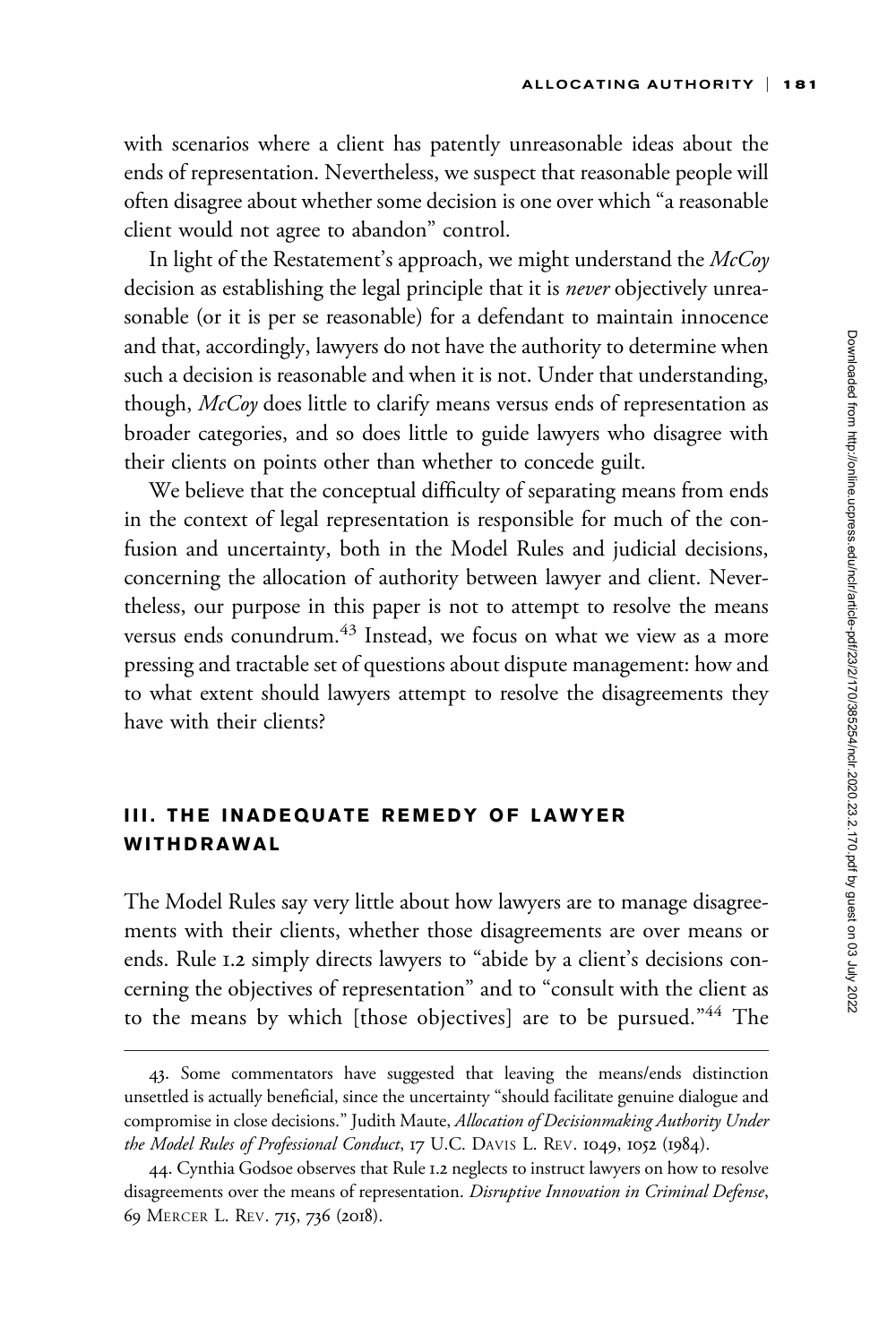comments to Rule 1.2 provide that, in the event of lawyer-client disagreement, "[t]he lawyer should ...consult with the client and seek a mutually acceptable resolution of the disagreement."<sup>45</sup> That would seem to go without saying.

But how should lawyers seek to resolve such disagreement? And at what point should a lawyer give up? The comments acknowledge that, "[b]ecause of the varied nature of the matters about which a lawyer and client might disagree and because the actions in question may implicate the interests of a tribunal or other persons, this Rule does not prescribe how such disagreements are to be resolved."<sup>46</sup> The Rules rather bluntly instruct lawyers to withdraw from the representation if efforts to resolve a fundamental disagreement are unavailing.<sup>47</sup> Lawyer withdrawal, however, is an expensive and often inappropriate solution to conflicts between lawyers and their clients.

First, there is no guarantee that the replacement lawyer would not ultimately withdraw (or be discharged) for similar reasons as the first. Indeed, Larry English (whom McCoy's parents had engaged to represent him) was McCoy's second lawyer in this case. He discharged his initial lawyer, a public defender, on the grounds that his relationship with that lawyer had broken down irreparably.<sup>48</sup> As Justice Alito noted in his dissenting opinion, "If [McCoy] is retried, it will be interesting to see what [his] current counsel or any other attorney to whom the case is handed off will do."<sup>49</sup> "It is a safe bet," Alito further observed, "that no attorney will put on petitioner's [preferred] defense."<sup>50</sup>

48. McCoy, 138 S. Ct. at 1507.

50. Id. at 1516.

<sup>45.</sup> MODEL RULES OF PROF'L CONDUCT R. 1.2, cmt. 2 (2018).

<sup>46.</sup> Id.

<sup>47.</sup> See id. and Rule 1.16. Rule 1.16 does instruct lawyers to "take steps to the extent reasonably practicable to protect a client's interests, such as giving reasonable notice to the client" and "allowing time for employment of other counsel." But the Rules do not advise lawyers on just how much time may be necessary to enable the lawyer to withdraw and the client to obtain new counsel. Courts have denied attorney withdrawal requests in many cases. See, e.g., Estate of Miolan ex rel. Maldonado v. State, 967 N.Y.S.2d 610, 612 (N.Y. Ct. Cl. 2013) (denying for insufficient cause attorney's motion to withdraw as plaintiff's attorney); Presley v. Williams, 395 N.Y.S.2d 92, 94 (N.Y. App. Div. 1977) (affirming lower court's denial of a lawyer's attempt to withdraw from representing a defendant). The Rule could reference some of these cases to help inform lawyers about trial court responses to withdrawal requests.

<sup>49.</sup> *Id.* at 1515 (Alito, J., dissenting).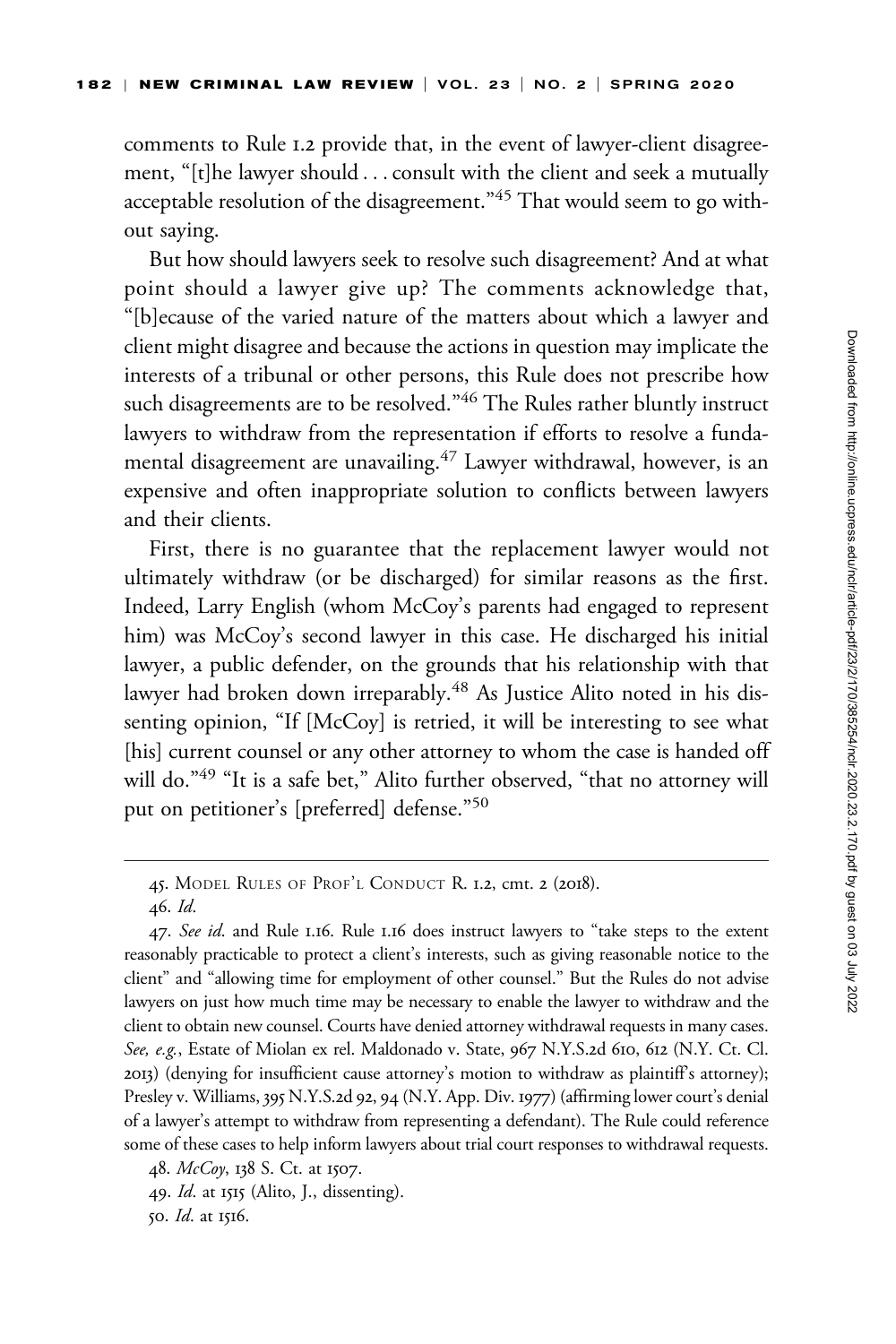If defendants have a right to counsel who will *assist* them in pursuing their own objectives, and if, as the  $McCov$  opinion insists, "[t]o gain assistance, a defendant need not surrender control entirely to counsel," then persistent disagreement between lawyer and client would not seem to justify withdrawal, at least not if that disagreement relates to the objectives of the representation.<sup>51</sup> This is because, according to the Supreme Court, a defendant has a right to a lawyer who will accept his objectives of representation. If lawyer and client disagree over the objectives, which was apparently the case in  $McCoy$ , then withdrawal might merely hand off the problem to the next lawyer hired or assigned to the case.<sup>52</sup> Assuming that the first lawyer's disagreement with the defendant was not a product of idiosyncratic personal values on the part of that lawyer, then the second lawyer is likely to disagree with the defendant for the very same reasons as the first. Of course, the defendant may opt to go pro se.<sup>53</sup> But giving a defendant the choice between acquiescing to a lawyer's vision of successful litigation and self-representation does not preserve the right to assistance of counsel, at least under the conception of that right embraced by the *McCoy* majority.

53. The Supreme Court has held that the right to self-representation is included in the Sixth Amendment right to assistance of counsel. See Faretta v. California, 422 U.S. 806, 818 (1975) ("The right of self-representation finds support in the structure of the Sixth Amendment, as well as in the English and colonial jurisprudence from which the Amendment emerged."). However, trial courts sometimes deny defendants' requests to represent themselves, and indeed the trial court in this case denied McCoy's request to proceed pro se, apparently on grounds of untimeliness. See Louisiana v. McCoy, 218 So. 3d 535, 560, 559 (La. 2016) (explaining that "[c]oming as it did moments after the trial court's ruling that the defendant could not discharge and replace Mr. English as his defense counsel, since the defendant's request to do so came just two days before trial, [McCoy's request to represent himself] was not urged 'in a timely manner'" and "[m]ost courts require the defendant to elect to represent himself in a timely manner.").

<sup>51.</sup> Id. at 1508.

<sup>52.</sup> See Paul R. Tremblay, On Persuasion and Paternalism, 3 UTAH L. REV. 515, 520 n.20 (1987) (explaining that, under the Model Rules, "withdrawal may be an option for a lawyer who cannot maintain a continuing relationship with her client by reason of the latter's decreasing faculties," but "withdrawal ... is not satisfactory from an ethical perspective. It may promote the lawyer's peace of mind, but it leaves unappealing consequences in its wake: either the client's cause is left abandoned (when successor counsel cannot be obtained), or the ethical problems are passed on to successor counsel, who repeats the process.")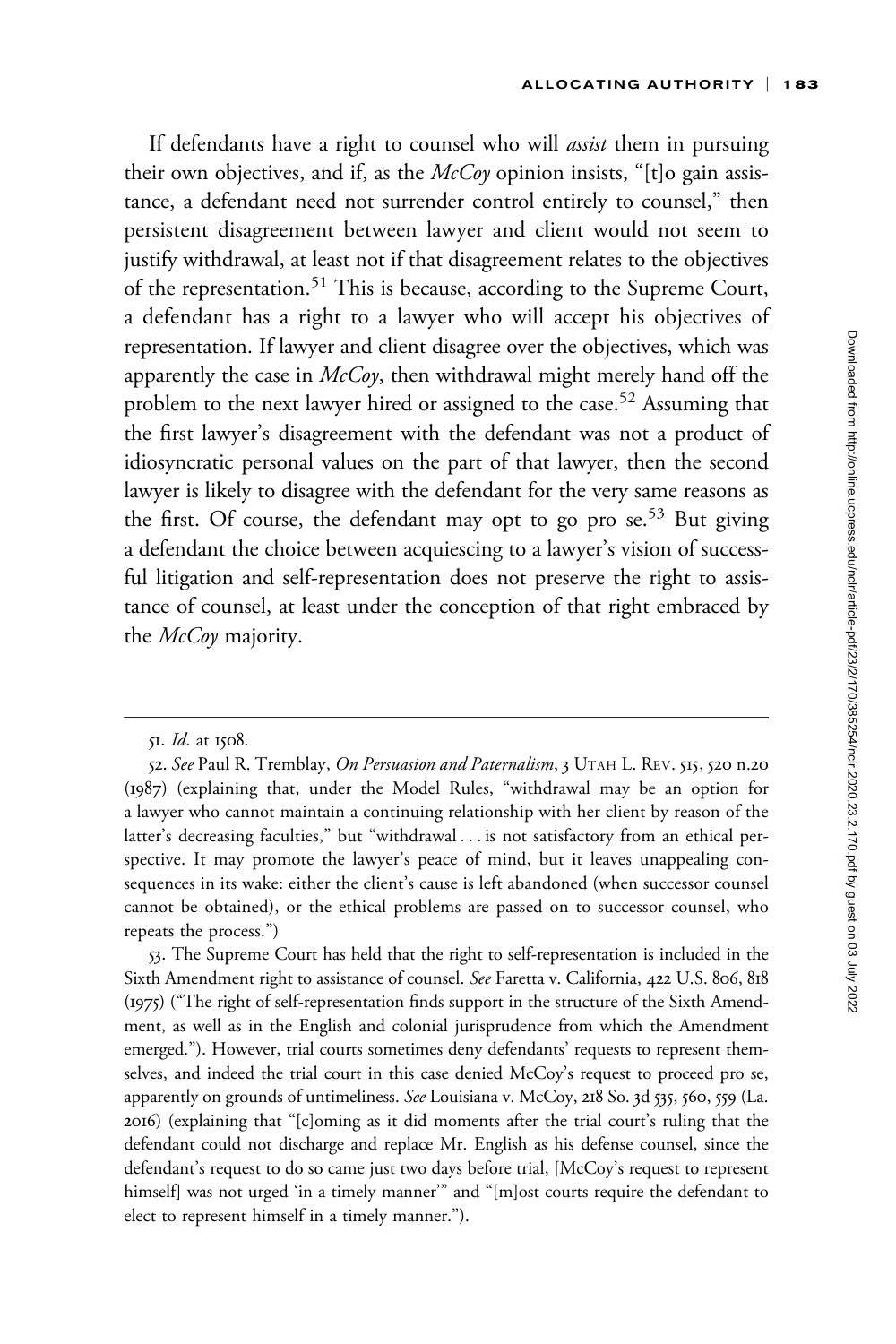The McCoy decision accordingly leaves little room for permissible lawyer withdrawals. The Model Rules should be revised accordingly, to sideline and qualify withdrawal as a solution to lawyer-client disagreement.

Second, in practice, lawyer withdrawal is often costly and impracticable. Once a lawsuit has been filed or a charge brought against a criminal defendant, lawyers need permission from the Court to withdraw from a representation, which judges are reluctant to grant. Judges deny these requests for the sake of both administrative efficiency and justice: to prevent parties from using withdrawal as a delay tactic and to prevent a lawyer from harming clients who will not have time to find a replacement.<sup>54</sup>

In McCoy's case, McCoy and English did attempt to terminate the representation, but the Louisiana state trial court would not allow it. At first glance, one might think, along with Justice Alito,<sup>55</sup> that the trial court should have allowed English to withdraw and McCoy to retain alternative counsel. However, the trial court received the request just two days before the trial was scheduled to begin, and McCoy had already switched lawyers once.<sup>56</sup> Allowing him to seek alternative counsel would have delayed the trial and would have been administratively taxing. Courts have an obligation to dispense with justice expeditiously and to expend resources judiciously. Accordingly, the trial court may have been ethically permitted, if not required, to insist that English continue representing McCoy. Even in a case where a replacement could be secured with sufficient time for the new lawyer to prepare for trial, the original lawyer will likely have spent considerable time and resources to understand the facts of the case and the relevant law—a process that the new lawyer would, in large part, have to repeat.

For the Model Rules to have the results that the drafters apparently desired—that is, if lawyer and client have a persistent, fundamental disagreement, then lawyer withdraws and client obtains new counsel a defense lawyer would need to detect, early in the course of representation, any irresolvable conflicts over fundamental objectives of the representation. Moreover, these conflicts would have to be unlikely to recur with a different lawyer.

<sup>54.</sup> See Withdrawal, Discharge or Substitution of Counsel in Criminal Case as Grounds for Continuance, AM. L. REP. 3d. at § 6 "Particular Factors Tending to Support Denial."

<sup>55.</sup> See supra note 4 and accompanying material.

<sup>56.</sup> McCoy, 138 S. Ct. at 1506.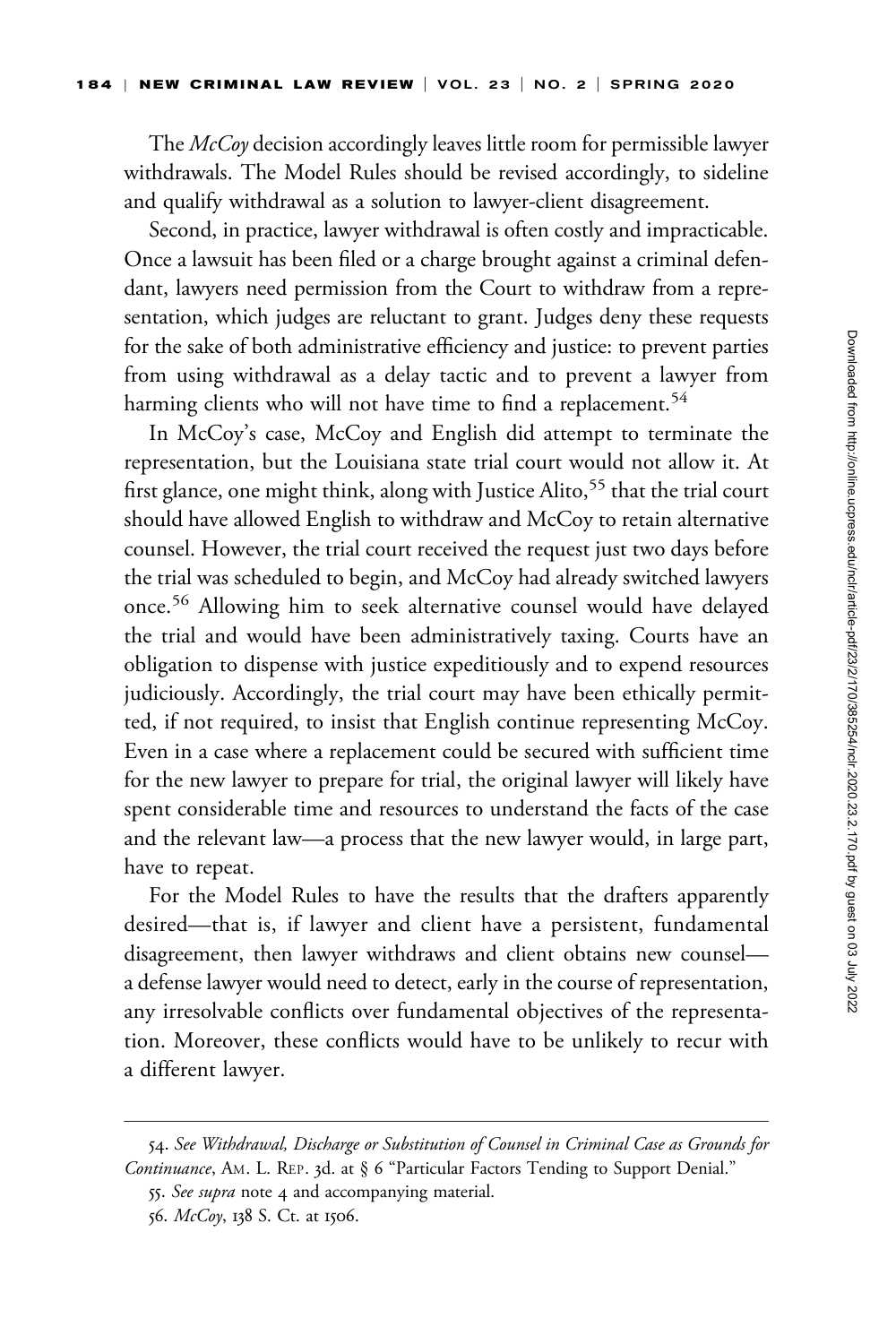As we discussed in Part II above, however, neither the Model Rules nor judicial decisions spell out what it means for a decision to represent a fundamental objective of the representation. And it may be difficult, to say the least, for lawyers and clients to determine, on a timeline that comports with the withdrawal policies of courts, which decisions are ultimately reserved for the client and which are strategic decisions that the lawyer may make unilaterally.

The Model Rules rightly encourage the kind of communication that may be necessary for lawyer and client to resolve disagreement as well as to understand the type of disagreement at issue. The Rules seem to be designed to facilitate and encourage a rigorous deliberative process—a process that may not leave enough time for withdrawal in the end. Scholars have argued that the haziness of Model Rule 1.2 serves to facilitate dialogue and collaboration between lawyer and client.<sup>57</sup> Productive dialogue—of the sort that would allow lawyer and client to either resolve disagreement or come to a mutual realization that their disagreement is fundamental and irresolvable—may well require a lengthy timeline. The lawyer and client would need to have the opportunity to get to know one another and build a trusting relationship.

A lawyer may have to thoroughly understand the nuances of a client's concerns about the representation to determine whether a particular decision so deeply implicates a client's values that it may be considered a fundamental "objective" of the representation. And, even if a lawyer knows that they have a conflict with a client over a decision ultimately reserved to the client, they should not necessarily accept the client's choice or else withdraw. Lawyers are permitted—indeed, encouraged—to counsel their clients about not only the legal implications of a decision, but also the moral, economic, social, and political implications.<sup>58</sup> If lawyers immediately acquiesced or withdrew whenever they disagreed with their clients over objectives of representation, clients would miss out on the opportunity to benefit from their lawyers' judgement and experience.

A lawyer and client may not fully recognize that they have an irresolvable, "fundamental disagreement" until it is too late to expect a trial court

<sup>57.</sup> See, e.g., Maute, *supra* note 43, at 1061.

<sup>58.</sup> MODEL RULES OF PROF'L CONDUCT R. 2.1 (2018) ("In rendering advice, a lawyer may refer not only to law but to other considerations such as moral, economic, social and political factors, that may be relevant to the client's situation.").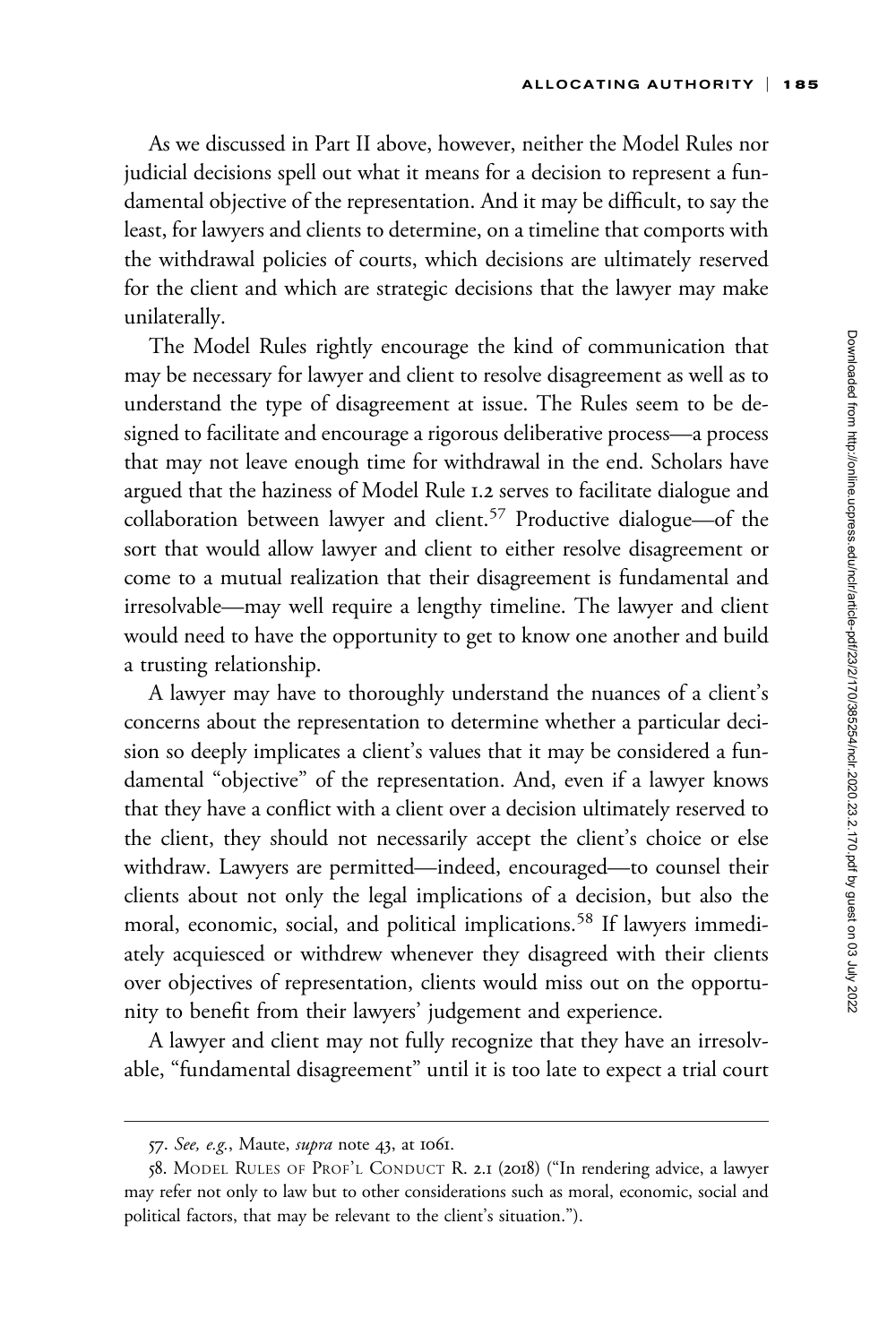to allow the client to seek alternative representation. This would seem to be what happened in the case of McCoy. Some early disagreements may appear superficial and resolvable, but turn out to be fundamental and persistent as communications between the lawyer and client reveal the depth and extent of disagreement. Other disagreements, however, may at first appear intractable but turn out to be resolvable through communication.

Some months before trial, English initiated discussions with McCoy about the idea of conceding guilt, but the two failed to converge on the issue, and shortly before trial was scheduled to begin, McCoy attempted to discharge English and replace him with new lawyers.<sup>59</sup> The court denied, as untimely, this request as well as McCoy's subsequent request to represent himself; English accordingly continued to represent McCoy despite their ongoing disagreement.<sup>60</sup> McCoy's case does not seem to be exceptional in this regard. Since 2000, the Louisiana Supreme Court alone has presided over at least eight capital appeals in which a lawyer wanted to concede the client's guilt and the client expressly objected to such a concession. In none of these cases did the lawyer withdraw and the client secure alternative representation.<sup>61</sup>

The Model Rules encourage lawyers to engage in dialogue with their clients and work toward resolving disagreements. At the same time, the Rules permit lawyers to withdraw in the event of fundamental, irresolvable disagreement. This guidance leaves lawyers, and their clients, in a precarious situation. We believe that the Rules should require lawyers to advise their clients on the likely outcome of a withdrawal or discharge attempt, and that the Rules should allow lawyers to withdraw as a response to lawyer-client disagreement only under limited circumstances.

60. McCoy, 138 S. Ct. at 1506; Louisiana v. McCoy, 218 So. 3d at 560.

61. In four of these cases, the lawyers conceded the guilt of their clients despite their clients' objections. In the other four cases, the defendants ultimately represented themselves. See Amicus Brief of The Louisiana Association of Criminal Defense Lawyers and The Promise of Justice Initiative at 16–18, McCoy v. Louisiana, 138 S. Ct. 1500 (2018) (No. 16–8255), for a discussion of these cases.

<sup>59.</sup>  $McCoy$ , 138 S. Ct. at 1506, 1506 n.2, 1513. According to the dissent, English first told McCoy about the idea of conceding guilt about eight months before trial (but the majority opinion expresses some doubt about this). The Louisiana Supreme Court's opinion indicates that "[t]he record clearly reveals the defendant's awareness of Mr. English's trial strategy, to avoid the death penalty by conceding guilt and seeking a life sentence, some eight months prior to [the month of the trial]." Louisiana v. McCoy, 218 So. 3d 535, 558 (La. 2016).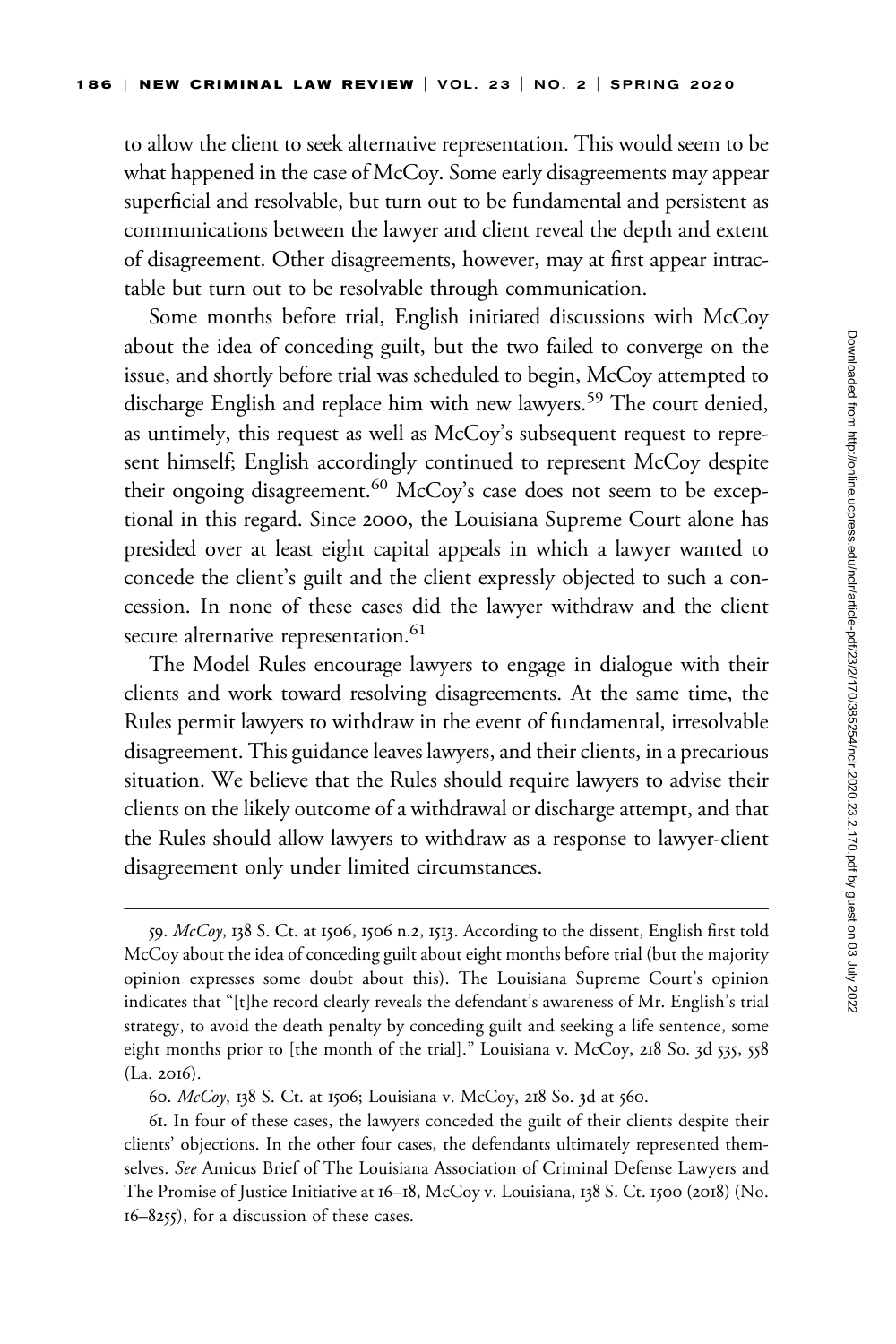The majority opinion in  $McCov$  strongly implies that withdrawal is not an appropriate response to lawyer-client disagreement. The opinion does not indicate that the trial court should have permitted McCoy to secure alternative counsel, but rather suggests that McCoy had a right to the assistance of his existing counsel. This may seem to be an extreme reading of the decision; in our view, though, it is not only a faithful interpretation, but also makes for an ethically defensible approach to lawyer-client disagreement.

Although the trial court may have been right to deny McCoy's request to seek alternative counsel, it was mistaken to insist, when presented with the disagreement between English and McCoy, that English, as the attorney, would have to decide for himself whether to put on a defense or concede his client's guilt. $62$ 

An analogy to the medical context may help to illustrate the point. Suppose that a doctor believes her patient should undergo medical procedure X, since that procedure has the greatest chance of saving her patient's life. However, suppose further that the patient is opposed to procedure X, on religious or moral grounds, and expresses his opposition to his doctor. An alternative procedure exists, Y, which is less effective, but to which the patient has no objection, and he wishes to undergo that procedure instead of X. Most people would probably agree that the doctor should not subject her patient to procedure X, even if she is correct to think that this procedure is more likely than any alternative to save her patient's life—and even if she believes that saving her patient's life is of the utmost importance. Instead, she should use procedure Y, or then ensure that the patient has access to another physician who will do so. Simply withdrawing from caring for the patient would not seem to be an ethically permissible course of action for the physician. Sometimes professionals are ethically obligated to follow their clients' directives even when those directives conflict with what the professionals, in their expert opinions, believe to be best for their clients.

 $McCov$  exemplifies the conflict between one actor's well-meaning paternalism and another's autonomy. English acted paternalistically when he

<sup>62.</sup> At a pretrial hearing, in response to English's request to withdraw from the representation, the trial court judge said the following to English: "'you are the attorney'" and "'you have to make the trial decision of what you're going to proceed with.'" Quoted in McCoy, 138 S. Ct. at 1506.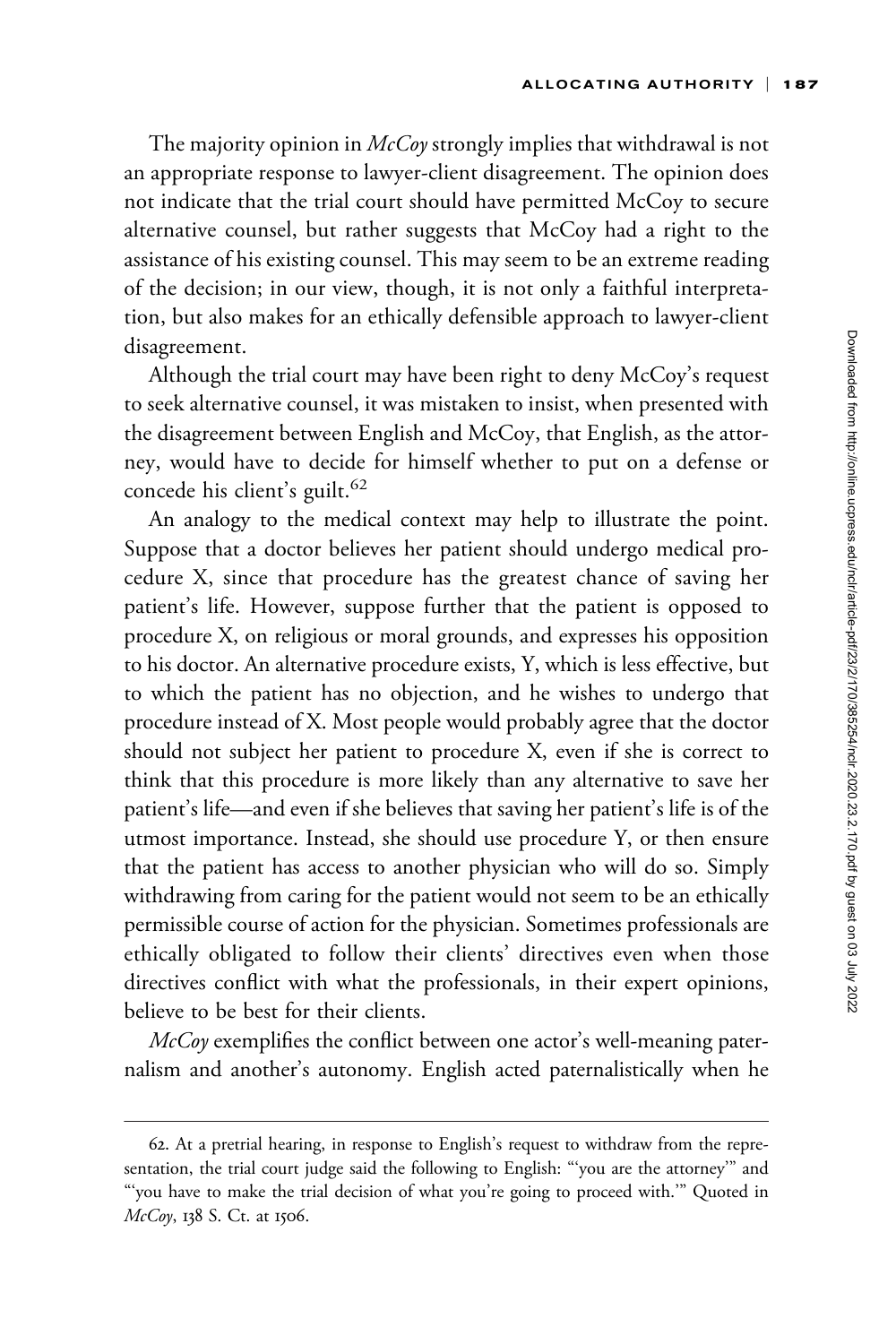conceded McCoy's guilt despite McCoy's vociferous objections. English believed that a concession of guilt was in his client's best interests.<sup>63</sup> He assumed that McCoy's ultimate interest was in preserving his life, even if that meant conceding guilt and spending his life in prison. However, McCoy preferred to maintain his innocence, apparently even though that meant that he would most likely be sentenced to death.

In this case, the trial court may have erred in finding McCoy competent to stand trial.<sup>64</sup> And, even if it did not err under current legal standards, perhaps those standards ought to be revised so that fewer defendants of questionable mental competency are found competent to stand trial.<sup>65</sup> Nevertheless, the Supreme Court proceeded as though McCoy was mentally competent to make the autonomous decision to maintain his innocence, even if that meant a high probability of receiving the death penalty. We recognize that, especially in the criminal defense context, mental competence is often a spurious assumption. For the purposes of our argument here, however, we assume, just as the Supreme Court did, that McCoy was sufficiently mentally competent to make decisions about his defense, including the decision to insist on his innocence at trial.<sup>66</sup>

64. Wendel, id., discusses this point at length.

65. See Capital Punishment: McCoy v. Louisiana, Leading Case: 138 S. Ct. 1500 (2018), 132 HARV. L. REV. 377, 385 (2018), [https://harvardlawreview.org/](https://harvardlawreview.org/2018/11/mccoy-v-louisiana/)2018/11/mccoy-v-louisiana/ (maintaining that "[w]ith inconsistent and lax competency standards across jurisdictions, defendants incapable of rational participation in proceedings are regularly found competent to stand trial," and that, accordingly, in its  $McCov$  opinion, the Supreme Court "could have increased pressure on states to bolster competency standards to ensure that defendants exercising McCoy rights have the mental competence to do so.").

66. And, in any event, there is good reason to believe that lawyers should not be making competency determinations and overriding a client's wishes whenever they determine that those wishes are a result of mental incompetence. This idea is reflected in the doctrine of presumed competence, which provides that "it is not permissible ethically or legally for one person (the lawyer) unilaterally to usurp the authority of another (the client) without either that person's consent or court permission." Tremblay, *supra* note 52, at 517. As Tremblay explains, one might think that "[b]ecause a finding of incompetence is equivalent to a deprivation of rights that ordinarily requires court approval," a "lawyer may not make such a determination [in the absence of judicial process]." Id. at 539. And, as Katherine Kruse argues, "The very process of determining how much autonomy to allow [clients of

<sup>63.</sup> See W. Bradley Wendel, Autonomy Isn't Everything: Some Cautionary Notes on McCoy v. Louisiana, 9 ST. MARY'S J. ON LEGAL MALPRACTICE & ETHICS 92, 126 (2018) (pointing out that "[s]ince trial courts are not protecting [defendants of questionable mental competency] from making disastrous decisions, a defense lawyer may feel isolated, as the only institutional actor looking out for the defendant's best interests.").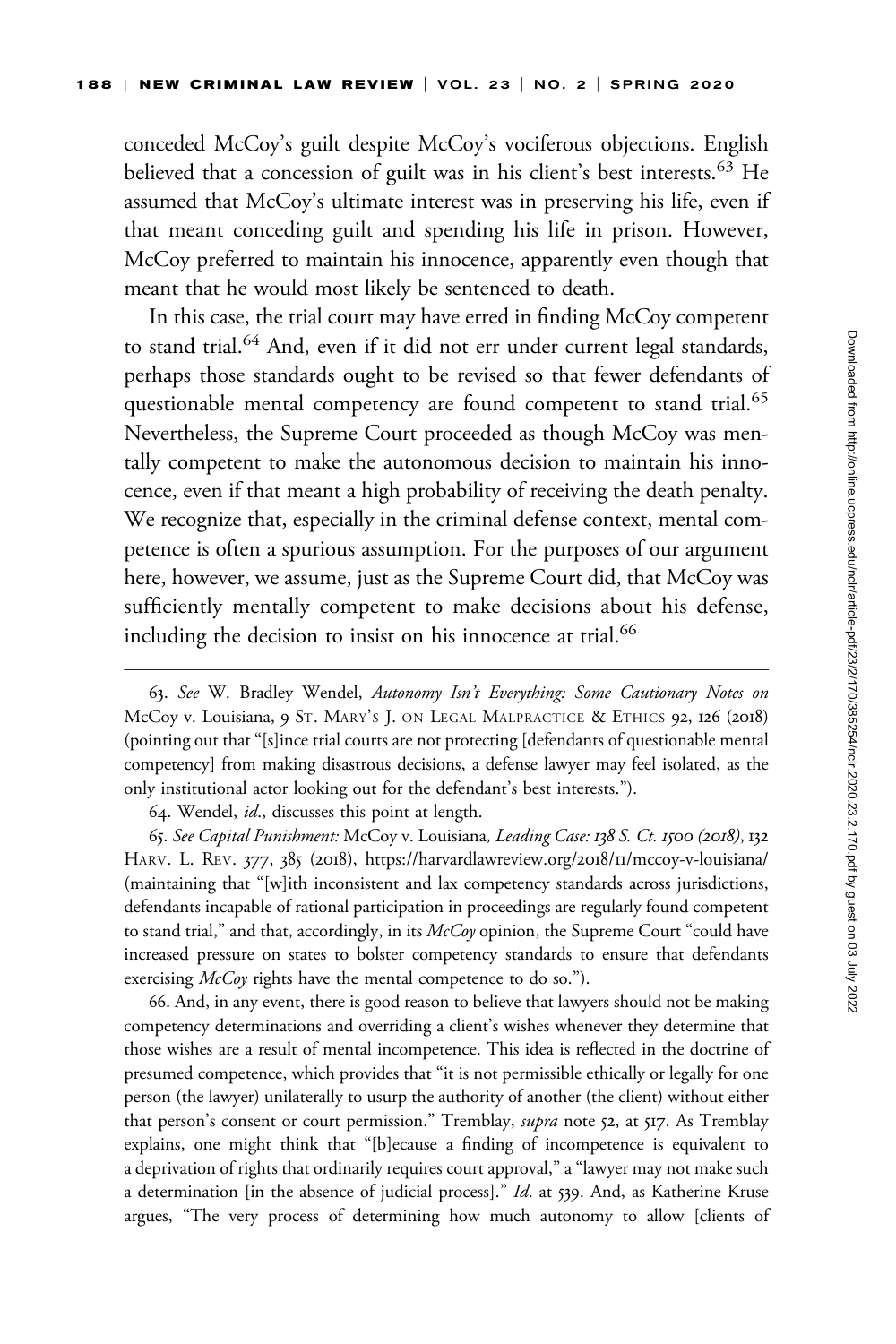In any event, even if McCoy was mentally incompetent such that he could not understand that if he insisted on his innocence he would likely be sentenced to death, we can imagine a defendant who knows he has no good defense, does fully understand his sentencing odds, and wants to maintain his innocence anyway. As Ginsburg explained in the Court's majority opinion,

Counsel may reasonably assess a concession of guilt as best suited to avoiding the death penalty, as English did in this case. But the client may not share that objective. He may wish to avoid, above all else, the opprobrium that comes with admitting he killed family members. Or he may hold life in prison not worth living and prefer to risk death for any hope, however small, of exoneration.<sup>67</sup>

In the medical profession, it is relatively well established that the patient has a right to refuse any treatment on offer.<sup>68</sup> And the choice should not be between accepting treatment X and giving up the right to care altogether. Likewise, in the legal context, a defendant should be able to refuse a particular course of action regarding the representation even when, from the perspective of the attorney, following the defendant's directives would go against the defendant's best interests. And a defendant should be able to so refuse without giving up the right to representation entirely. This means that lawyers will sometimes have to fight for ends that they would not endorse in their own personal or professional judgment.

### IV. TOWARD NEW AND IMPROVED MODEL RULES

Courts rely on the Model Rules to inform the development of legal doctrine in areas that overlap with professional ethics, including the

questionable mental competency] can result in 'circular lawyer-centric thinking' in which the lawyer abides by the client's choices as long as the lawyer agrees with them and uses the client's disagreement about the client's interests as evidence that the client lacks competency to make an informed decision." Katherine R. Kruse, Beyond Cardboard Clients in Legal Ethics, 23 GEO. J. LEGAL ETHICS 103, 145 (2010).

<sup>67.</sup> McCoy, 138 S. Ct. at 1508.

<sup>68.</sup> See, e.g., Charles Weijer et al., Bioethics for Clinicians: 16. Dealing with Demands for Inappropriate Treatment, 159 CANADIAN MED. Ass'N. J. 817, 818 (1998) ("The right of the patient to refuse an unwanted medical intervention, even a life-saving treatment, is a wellestablished ethical and legal dictum in medicine.").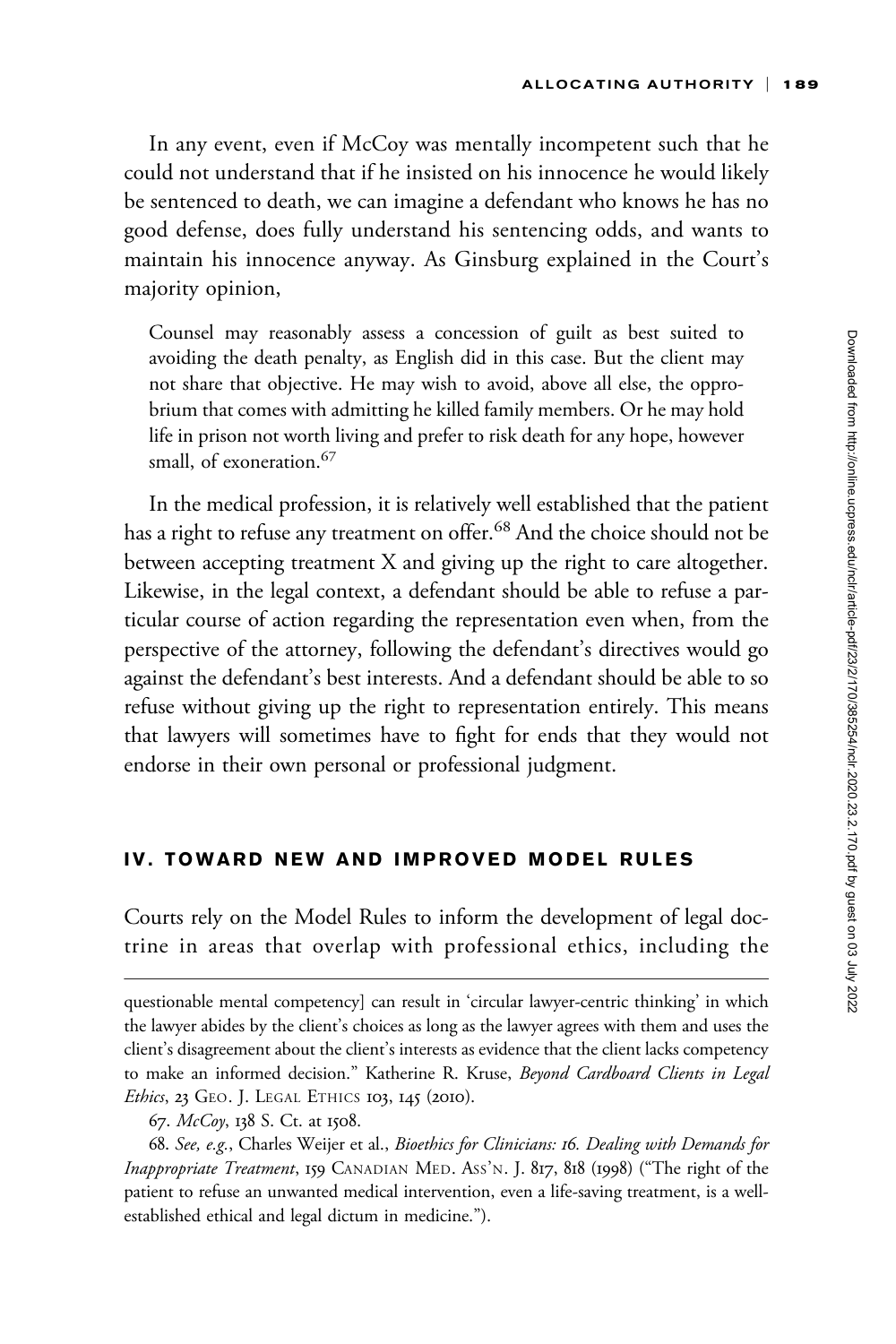constitutional right to assistance of counsel.<sup>69</sup> The revisions we suggest are meant to catch the Rules up to current constitutional jurisprudence in the wake of the  $McCov$  decision and to help address problems that  $McCov$  left unresolved. Ideally, an improved iteration of Rules 1.2 (governing the allocation of authority between lawyer and client) and 1.16 (governing lawyer withdrawal and discharge) would influence the development of Sixth Amendment jurisprudence going forward.

#### A. Limitations on Withdrawal

First, the Model Rules need to get up to speed and properly caution lawyers that withdrawal is only a very limited remedy to lawyer-client disagreement.

Currently, the comments to Rule 1.2 advise the profession that, if a "lawyer has a fundamental disagreement with [his or her] client, the lawyer may withdraw from the representation"; alternatively, "the client may resolve the disagreement by discharging the lawyer."<sup>70</sup> In turn, Rule 1.16, which addresses lawyer withdrawal in more detail, allows that "a lawyer may withdraw from representing a client if ... the client insists upon taking action that the lawyer considers repugnant or with which the lawyer has a fundamental disagreement."<sup>71</sup>

The Rules' reliance on withdrawal as a solution to lawyer-client disagreement is questionable as a matter of professional ethics, and the  $McCoy$ decision makes apparent that a resort to withdrawal may not be constitutionally acceptable either.

As we argued in the Part III, because defendants have a right to assistance of counsel, lawyers may withdraw from representation as a result of lawyer-client disagreement if and only if (1) the disagreement is a result of an interpersonal conflict and is unlikely to recur with another lawyer, and (2) the withdrawal is timed such that the client will have sufficient time to secure alternative counsel. When the client's explicit objective or the means necessary to attain it are in deep tension with the lawyer's personal value

<sup>69.</sup> See, e.g., Nix v. Whiteside, 475 U.S. 157 (1986) (citing common understandings of professional ethics to construe a lawyer's Sixth Amendment duties when a client intends to present perjured trial testimony).

<sup>70.</sup> MODEL RULES OF PROF'L CONDUCT R. 1.2, cmt. 2 (2018).

<sup>71.</sup> MODEL RULES OF PROF'L CONDUCT R. 1.16(b)(4) (2018).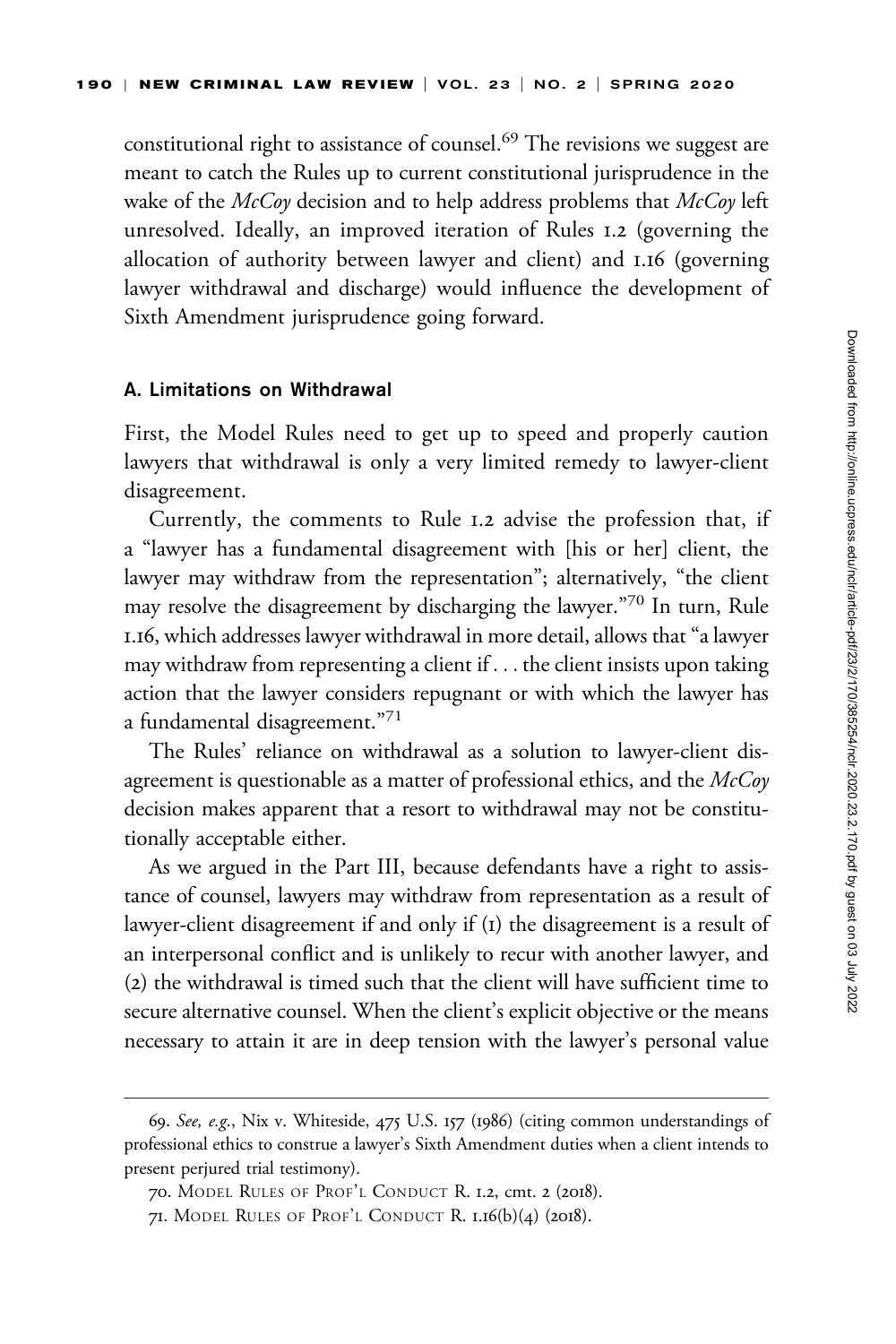system, for example, that tension may produce a disagreement of the type that is unlikely to recur with a new lawyer.

However, the initial lawyer's value system would have to be sufficiently atypical such that the next lawyer who comes along would be unlikely to disagree with the client for the same reasons as the first. For example, an opposition to the death penalty (which may make a lawyer averse to fighting for a defendant's absolute innocence in a capital case when chances of acquittal are low) would not justify withdrawal. If such an opposition did warrant withdrawal, then a defendant aiming for complete acquittal where that result is highly improbable may well be effectively deprived of his right to assistance of counsel, since many defense attorneys are fundamentally opposed to the death penalty.<sup>72</sup>

The Model Rules should clearly communicate these ethical complications surrounding withdrawal. Rule 1.2 might expressly provide, for example, that lawyers often have a professional responsibility to acquiesce to a client's wishes even if they fundamentally disagree with the client.

### B. Lawyer-Client Dispute Resolution

The drafters of the Model Rules were understandably wary of wading too deeply into lawyer-client negotiations about objectives and strategy, as Rule 1.2 implicates a complex patchwork of legal doctrine and context-sensitive ethical tradeoffs. Negotiations over objectives will inevitably vary based on the client's attitude, the relationship between the lawyer and client, the points over which the lawyer and client disagree, and many other factors.

The Model Rules should, however, direct lawyers to initiate conversations about objectives, possible means of attaining those objectives, and the consequences of persistent lawyer-client disagreement, early in the course of representation. As currently drafted, neither Rule 1.2 nor the accompanying comments provide guidance to lawyers about the appropriate timeline for these conversations.

<sup>72.</sup> Although we were not able to find any studies that surveyed criminal defense lawyers for their views on the death penalty, the U.S. National Association of Criminal Defense Lawyers (NACDL), a professional bar association with 40,000 attorney members, including private criminal defense lawyers and public defenders, has taken an unequivocal stand against capital punishment. See NACDL on the Death Penalty, [https://www.nacdl.org/](https://www.nacdl.org/Landing/DeathPenalty) [Landing/DeathPenalty](https://www.nacdl.org/Landing/DeathPenalty) (last visited Mar. 3, 2020). And we suspect that the great majority of criminal defense lawyers are strongly opposed to the death penalty.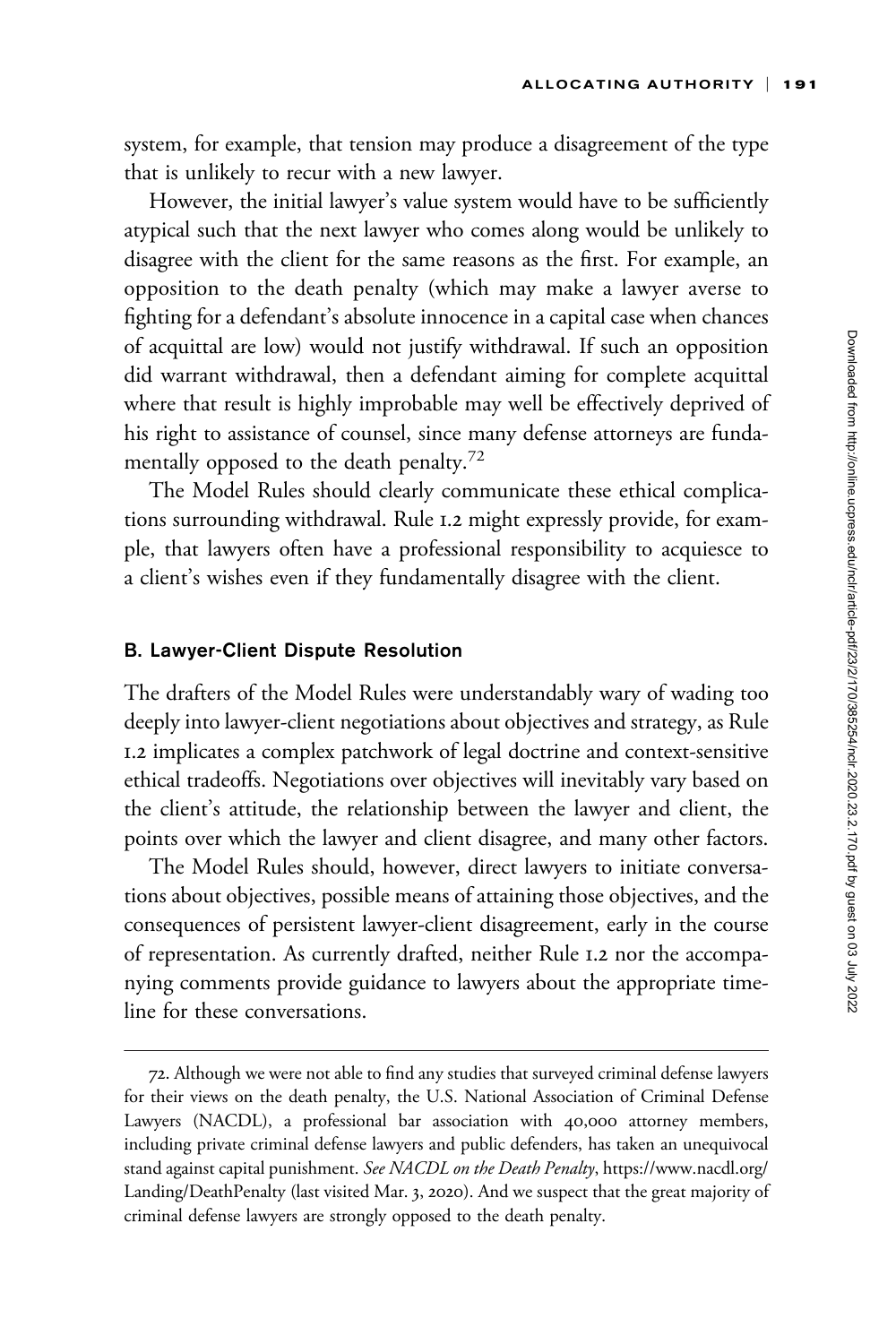The Rules should also instruct lawyers to address disagreements in a noncoercive way. Specifically, the Rules should prohibit lawyers from using the possibility of withdrawal as leverage over their clients. Lawyers should be realistic with clients about the difficulties that substitute counsel might bring, but not belabor these difficulties such that the client may be coerced into adopting the lawyer's preferred approach. Avoiding such coercion is of course a complex and case-specific matter, but the ABA could make progress by acknowledging this risk and advising lawyers to be mindful of it.

Moreover, the Rules should instruct lawyers to inform their clients that the lawyer may not abandon the representation in the event of persistent disagreement, but rather that clients have a right to define their own objectives and to counsel who will assist them in the pursuit of those objectives. The majority in  $McCov$  emphasized the importance of preserving client autonomy if the Sixth Amendment right to the *assistance* of counsel is to remain a personal right of the accused.<sup>73</sup> Ensuring that defendants are informed of their entitlements under the Sixth Amendment should help prevent coercive situations where a defendant acquiesces to the lawyer's approach just because the defendant fears having to proceed without counsel in the alternative.

If fundamental disagreements about objectives are recognized late or prove intractable, then the lawyer may have to adopt the client's approach, even if that approach conflicts with the lawyer's own professional judgment or personal conscience. The Model Rules should make these professional responsibilities apparent.

### C. Examples and Illustrations

We believe that the Model Rules governing the allocation of authority between lawyer and client would benefit from examples and illustrations. The current iteration of these rules trade in abstractions and generalities, and portray withdrawal as a neat and tidy solution to lawyer-client disagreement. The Rules could include brief summaries of real or stylized

<sup>73.</sup> McCoy v. Louisiana, 138 S. Ct. 1500, 1509 (2018) ("When a client expressly asserts that the objective of 'his defense' is to maintain innocence of the charged criminal acts, his lawyer must abide by that objective and may not override it by conceding guilt.") (quoting U.S. CONST. amend. VI). The opinion also cites ABA Model Rule 1.2(a) in support of the point ("a 'lawyer shall abide by a client's decisions concerning the objectives of the representation'").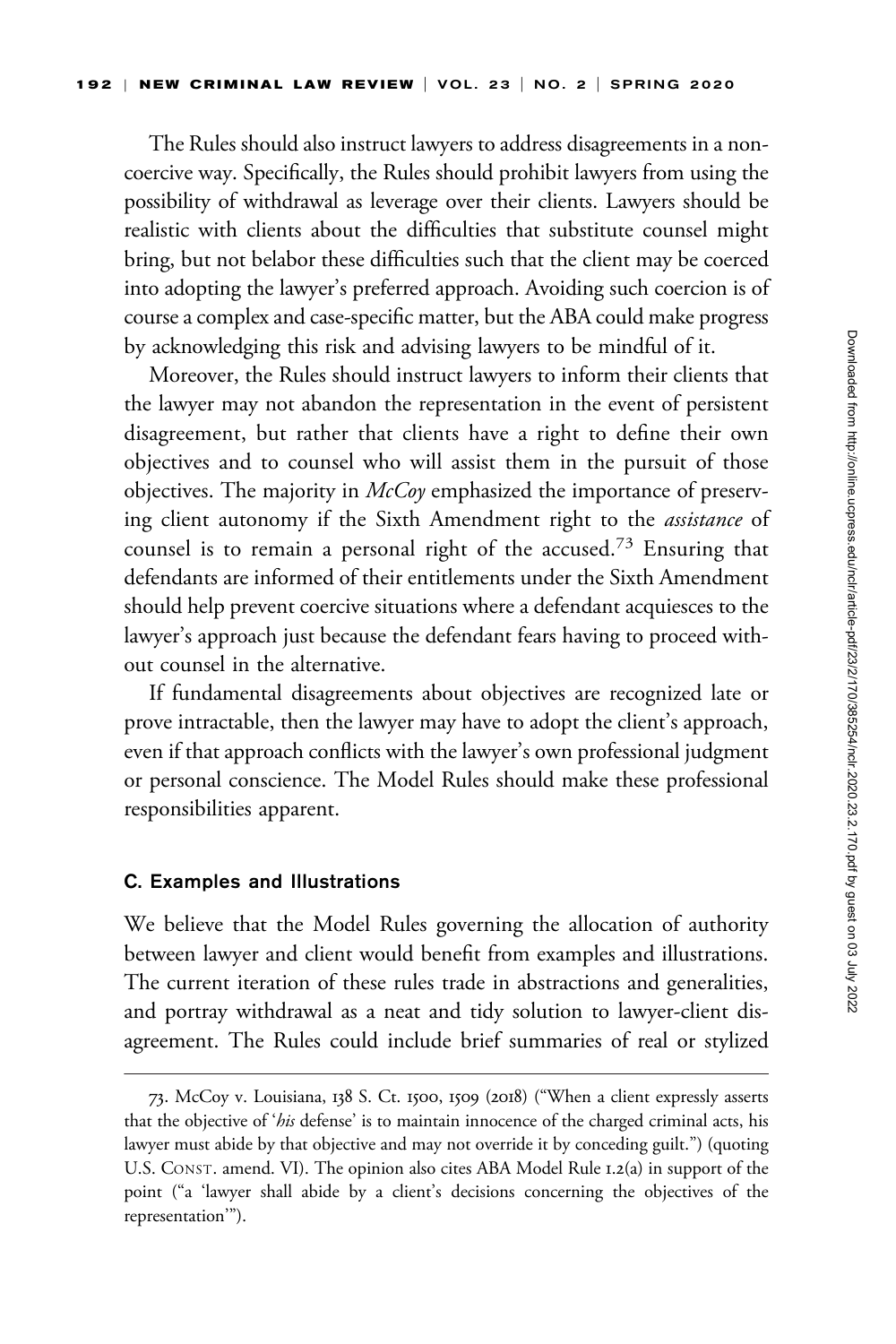cases: for example, where a lawyer withdrew and the subsequent lawyer had the same disagreement with the defendant, and where a lawyer attempted to withdraw but the trial court compelled the lawyer to continue with the representation. Such examples would help illustrate how attempting withdrawal is often a professionally irresponsible way to deal with lawyer-client disagreement.<sup>74</sup> The Rules could further illustrate the lawyer's professional responsibilities by drawing analogies (as we did above) to the medical context, where moral intuitions are often sharper and more pronounced.

Moreover, the Rules might provide model examples of lawyer-client dialogues in the comments, which would help lawyers to anticipate possible areas of disagreement and to navigate disagreement in a responsible way.<sup>75</sup> These dialogues could be similar to the illustrations currently provided in the Restatement (Third) of the Law Governing Lawyers, which uses hypotheticals to illustrate rules in areas such as the formation of a lawyer-client relationship.<sup>76</sup> The dialogues should be designed to illustrate, for example, how the possibility of withdrawal might be used to pressure a client into abandoning an objective that the lawyer personally finds morally problematic or foolish.

\*\*\*

The  $McCoy$  decision represents an opportunity for the legal ethics community to rethink how lawyers and clients make decisions together.

<sup>74.</sup> As the New York Supreme Court has asserted, "It would be foolhardy to expect that most parties whose attorneys have successfully withdrawn will be able to obtain new counsel." Diaz v. New York Comprehensive Cardiology, PLLC, 982 N.Y.S.2d 880, 883 (N. Y. Sup. Ct. 2014). The court explained that "[w]hatever the basis of permitted withdrawal, and certainly where it is based on insufficient merit of the claim or defense, prospective new counsel will, understandably, be reluctant to accept the representation." Id. at 883–84.

<sup>75.</sup> See Jane Y. Kim, Refusing to Settle: A Look at the Attorney's Ethical Dilemma in Client Settlement Decisions, 38 WASH. U. J. L. & POL'Y 383, 414-15 (2012).

<sup>76.</sup> See RESTATEMENT (THIRD) OF THE LAW GOVERNING LAWYERS § 14 (AM. LAW INST. 2000) ("Client telephones Lawyer, who has previously represented Client, stating that Client wishes Lawyer to handle a pending antitrust investigation and asking Lawyer to come to Client's headquarters to explore the appropriate strategy for Client to follow. Lawyer comes to the headquarters and spends a day discussing strategy, without stating then or promptly thereafter that Lawyer has not yet decided whether to represent Client. Lawyer has communicated willingness to represent Client by so doing. Had Client simply asked Lawyer to discuss the possibility of representing Client, no client-lawyer relationship would result.").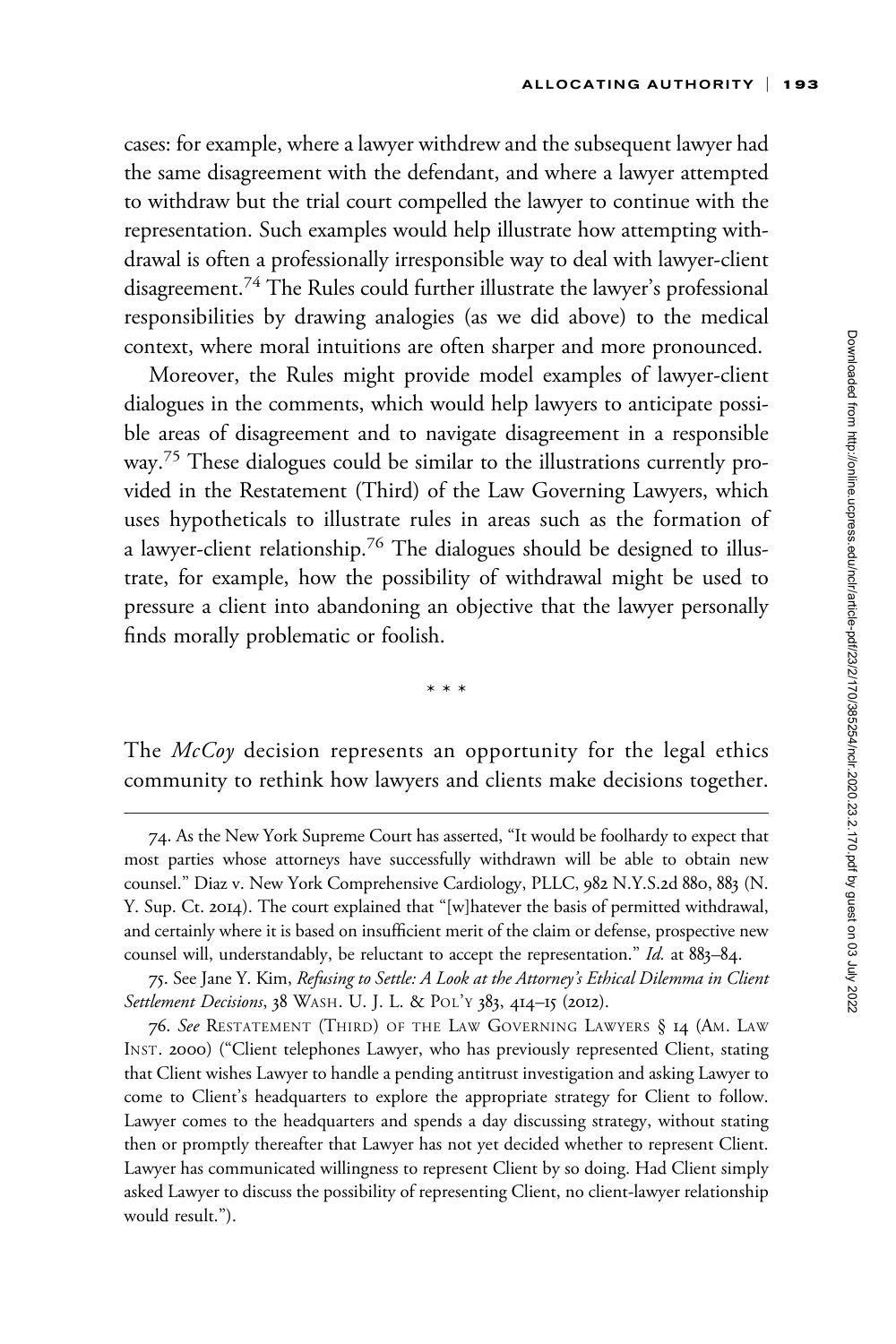McCoy demonstrated how a lawyer's understanding of tactical decision making can tread on a client's autonomy in troubling ways. While it is valuable to assign certain decisions to clients, as the  $McCoy$  decision attempts to do, the problems of lawyer-client decision making cannot be resolved in this piecemeal way alone. The legal community may never arrive at compelling definitions of objectives and means of representation. Nevertheless, the Rules can do better to help lawyers make professionally responsible decisions when they disagree with their clients about critical aspects of the representation.

#### CONCLUSION

With the McCoy decision, the Supreme Court determined that defendants have the right to maintain their innocence and that defense counsel must respect that right—even if counsel reasonably believes that a concession of guilt would substantially reduce the chances of a death sentence. The Court's reasoning for this determination relies on the principle of autonomy, but the opinion does not explain how that principle or the specific holding of the case should be applied to other types of lawyer-client disagreement. Nor does the opinion address the dubious emphasis that the Model Rules place on withdrawal as a solution.

Accordingly, after McCoy, lawyers continue to lack adequate guidance on managing disagreement with their clients. The ABA can lead the way in addressing this guidance gap by developing its standards on lawyer-client disagreement and dispute resolution. As the largest organization of legal professionals in the United States and the profession's most substantial attempt at self-regulation, the ABA is well-positioned to make progress in this area.

Lawyers often disagree with their clients about some aspect of the representation; accordingly, lawyers continually have to manage the distribution of authority between themselves and their clients. In this paper, we delineated some of the weaknesses in the Model Rules governing the allocation of authority between lawyer and client. First of all, the language of the Rules suggests that objectives and strategies of representation are readily distinguishable when, in actuality, lawyers and their clients may disagree over not only objectives and strategies but also what constitutes an objective versus a strategy. Second, the Rules misleadingly advance